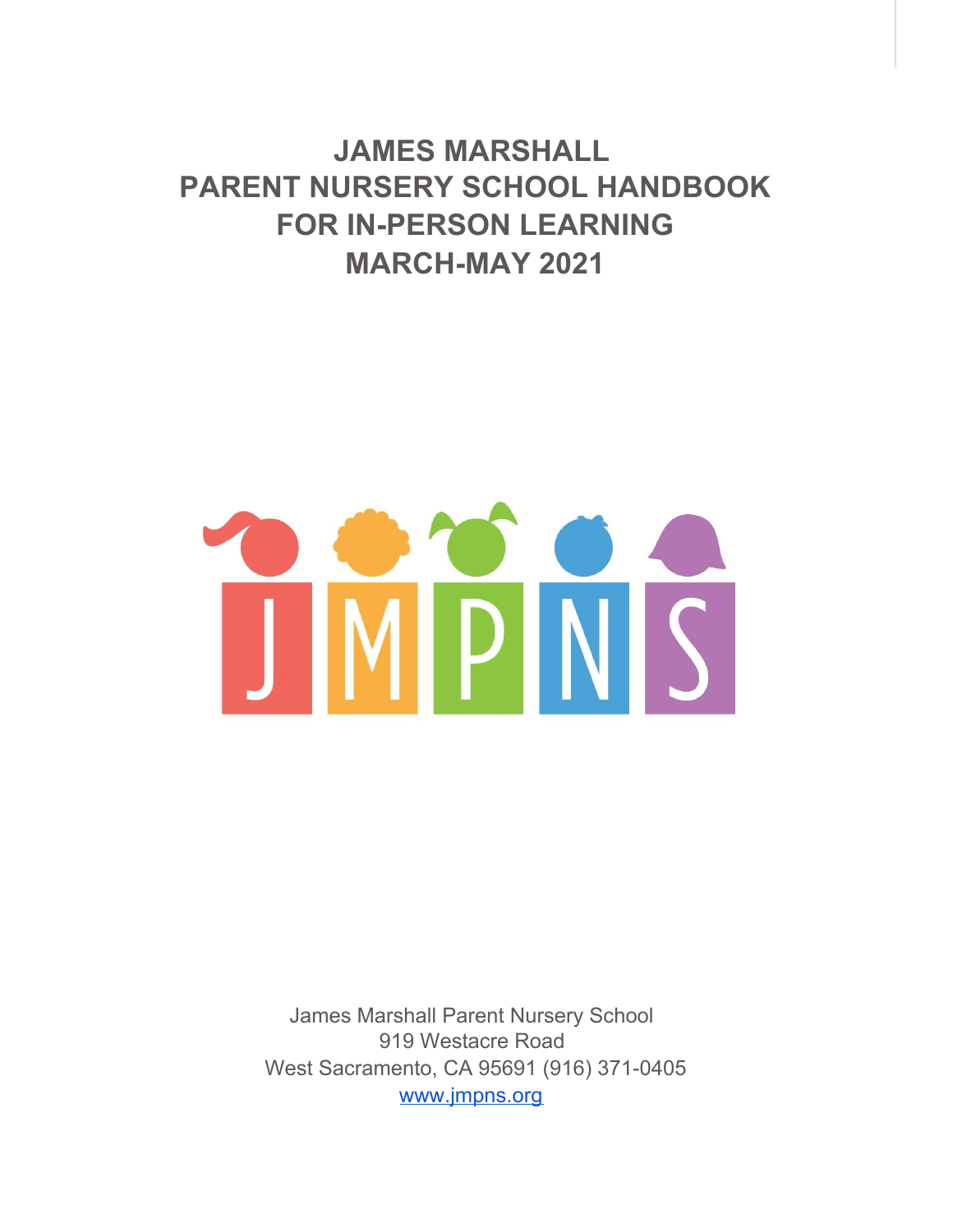# **Foreword**

It takes time and patience to feel at ease as a participating parent. This handbook will help you on your way, as it is intended to be a practical working guide that can be referred to throughout the year. It is made up of suggestions, hints, and procedures appropriate to the need of each nursery school session and will answer many of the questions you might have. This handbook also contains your participation responsibilities and information required by the State Department of Social Services.

A cooperative nursery school like ours depends on each family member sharing the responsibility for the school's welfare and progress. These responsibilities, as well as how the organization works, are also outlined in this handbook.

The Directors/Teachers and Board Members welcome any questions or concerns that might not be covered in this handbook. You should feel free to contact other member parents for aid and support when you need them.

James Marshall Parent Nursery School (JMPNS) has been the beginning of many rich friendships and much learning between children and adults since the school opened. We hope this handbook will help your years in JMPNS to be growing and joyful ones. Relax! Let's enjoy our children and the fun times to come.

#### **\*A special note about the current global pandemic**

**The cooperative community spirit is more important right now than ever before. It is important to understand the profound effect you have on the lives of those around you at JMPNS. It is the responsibility of every enrolled family and staff member to be cautious in our outside lives so as not to risk the spread of the virus to our preschool children and families.**

**While we work hard to maintain the health and safety guidelines within the preschool, we expect that our enrolled families will do the same in regards to social distancing and mask wearing in public places. Together we can stop the spread of COVID-19 and ensure a safe and healthy learning environment for our children and families.**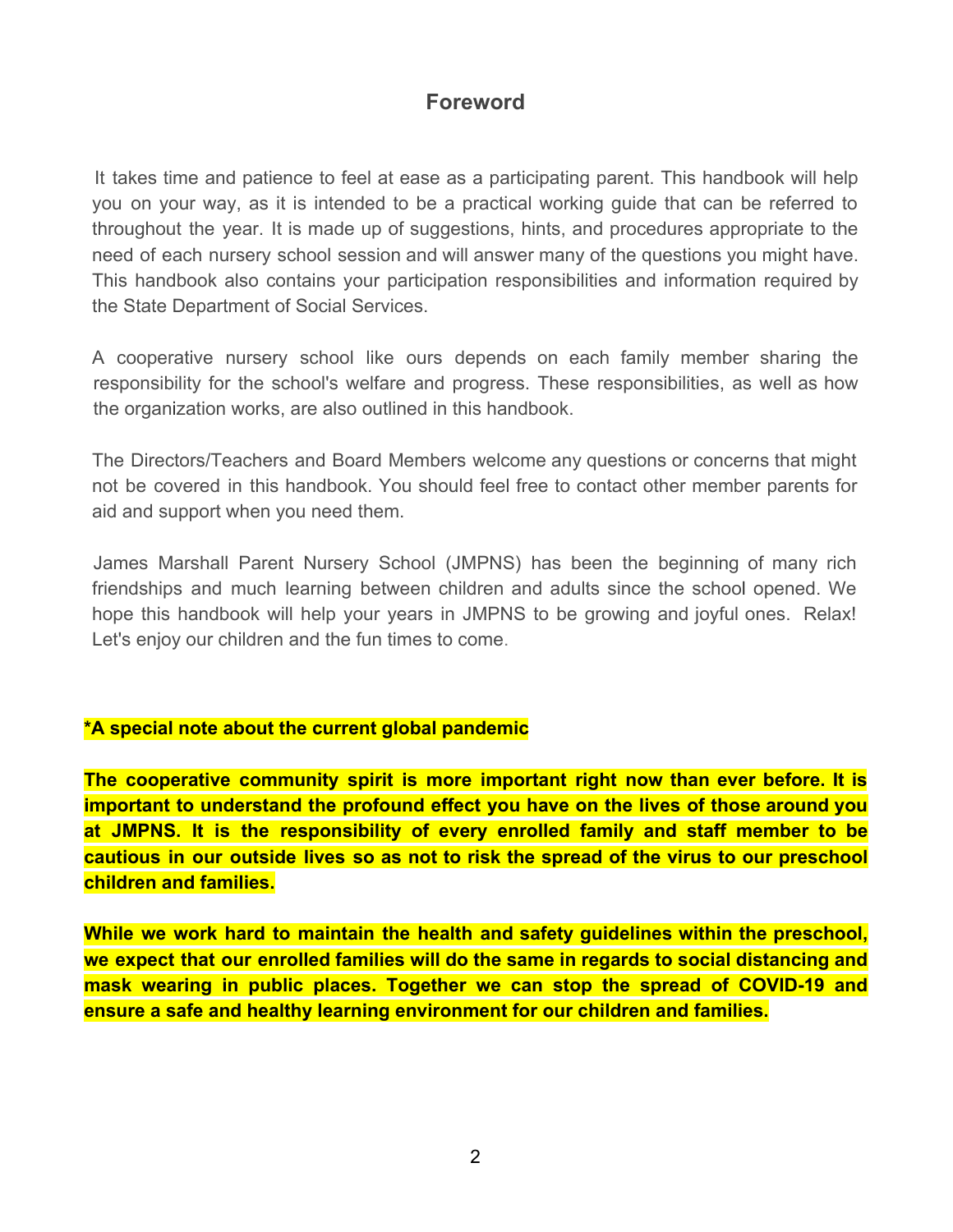# **Goals and Philosophy**

Membership in a parent participation nursery school is a family experience. We share goals, benefits, and responsibilities.

#### **For our children, JMPNS provides an opportunity to:**

- Be themselves and develop at their own rate
- Express themselves freely and constructively through art and play materials
- Learn to be tolerant, creative, cooperative, and imaginative
- Learn to be independent, able to solve their own problems and to do things for themselves
- Enjoy a preschool experience that will simplify adjustment to elementary school and other social situations
- Learn to establish close relationships with adults other than their family
- Learn limits of behavior regarding safety, health, and respect for the rights of others
- Build feelings of self-confidence, security, and an acceptance of reality
- Extend and enrich their understanding of the world
- Increase their ability to handle their emotions constructively

#### **For parents, JMPNS provides an opportunity to:**

- Share our child's first experience away from home
- Become more aware of the child's world and understand his/her behavior, based upon knowledge of growth and development
- Achieve a more positive approach to our child-adult relationship through professional guidance and shared experience with other parents
- Provide techniques of working with children and insight into human relationships through participation in the parent education program
- Increase our understanding of the needs of the other adults and the needs of the group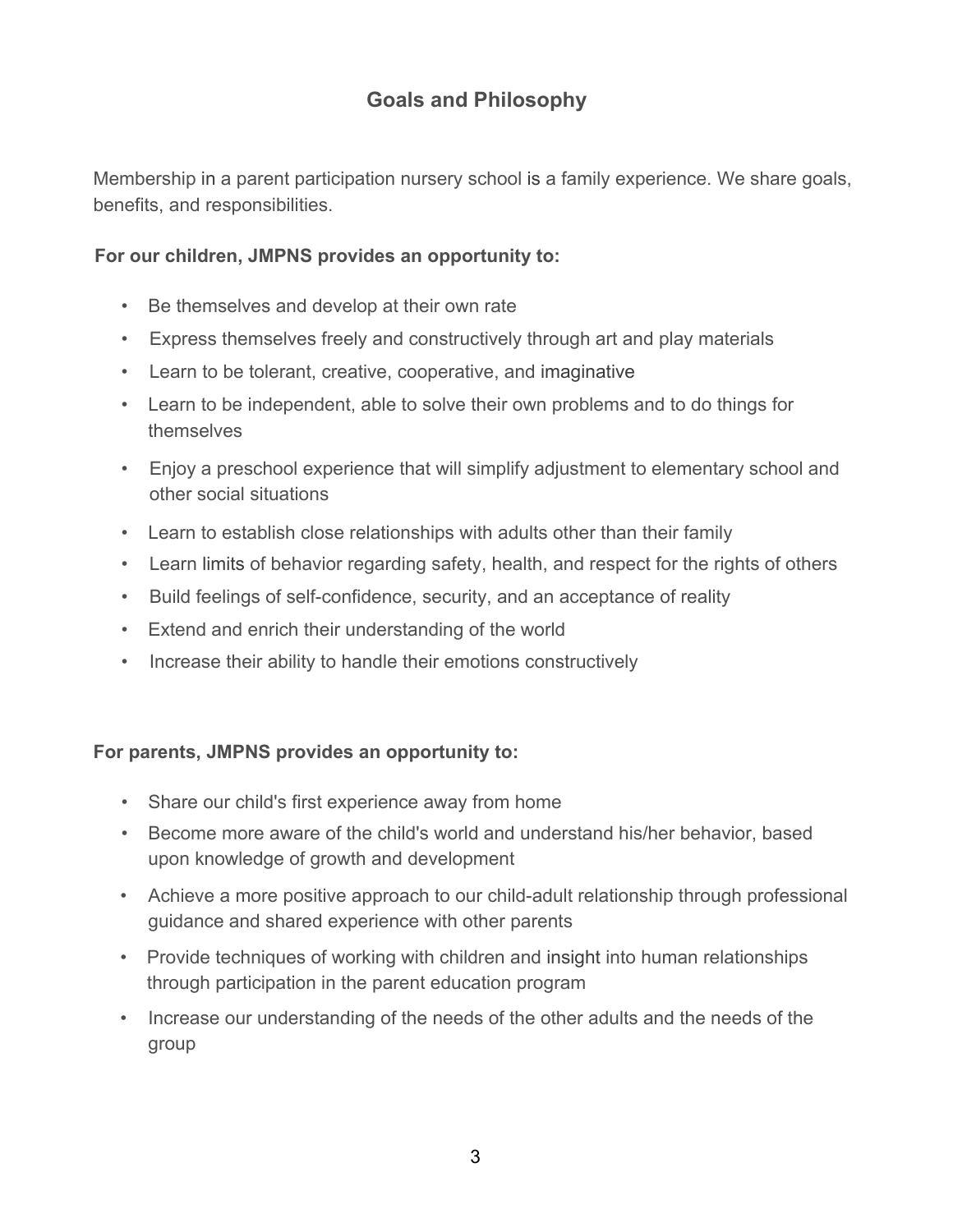# **Daily Class Schedules**

# **Session 1: Monday-Tuesday**

# **Session 2: Thursday-Friday**

#### **Drop Off** *I* **Pick Up Information**

- Observe social distancing while waiting to drop off or pick up your child.
- Temperature checks are required for all children and must be completed before the parent leaves the school grounds.
- Parents and caregivers will not be allowed to linger after drop off or pick up.
- Adults dropping off and picking up must remain at the yard gate. Your child will be brought to you. If you need to enter the play yard or classroom, please do so one at a time and as quickly as possible.
- If possible, have the same adult drop off and pick up to limit the exposure to outside people.
- All children and adults must wash hands before entering the play space.

In order to allow our teacher sufficient time to prepare for class each day, children may NOT be dropped off before 8:30 AM.

Children must be picked up promptly at dismissal time. If you are running late and will be unable to pick up your child by this time, please call the Teacher as soon as possible to provide the approximate time of your arrival. **If you do not call, you will be subject to a Tardy Fine (see Finances).** If you are running *very* late, you must make arrangements with another parent to supervise your child until you arrive. This option should be used sparingly and should not become a regular occurence.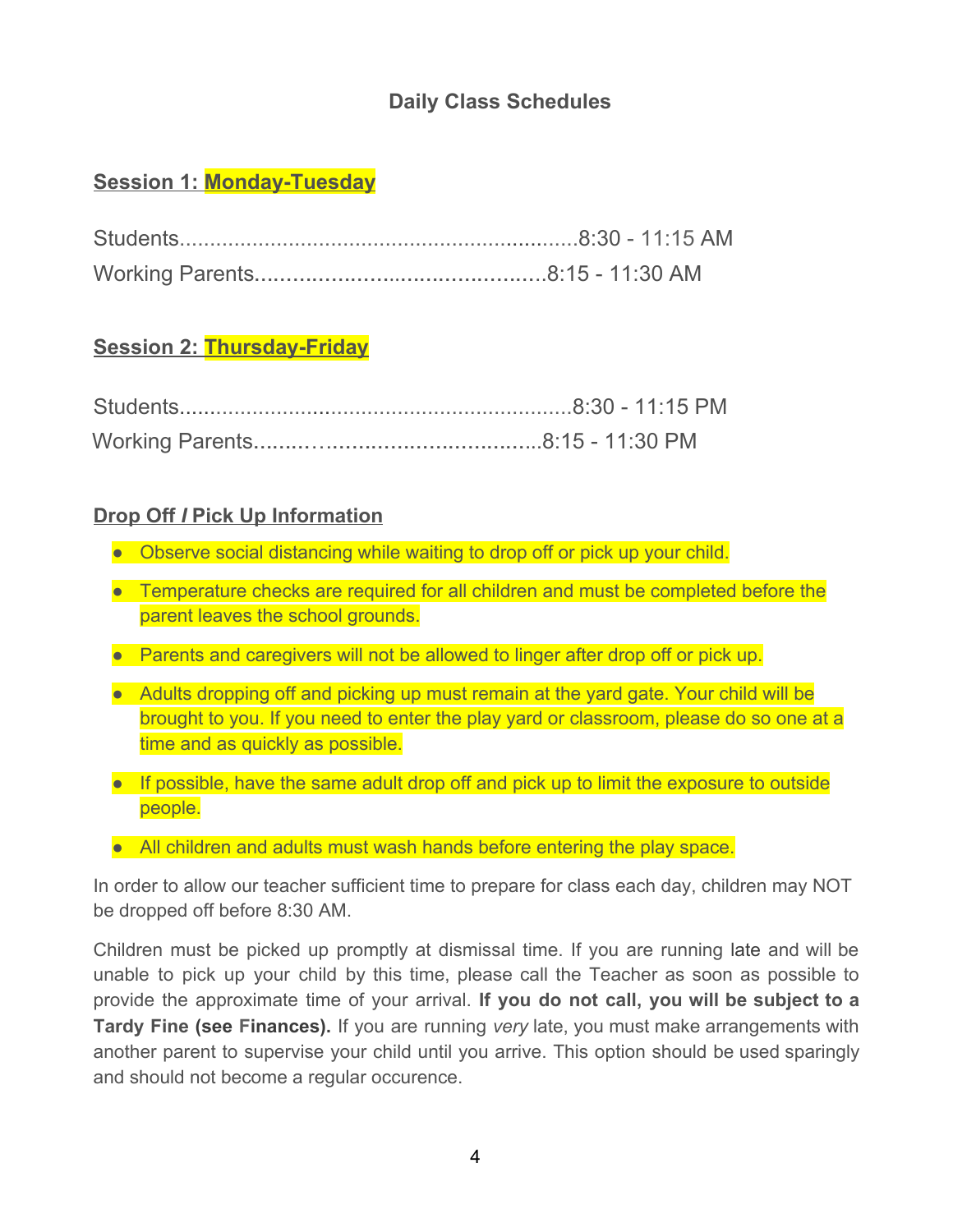#### **Board of Directors**

**Director/Teacher: Mrs. Hinton** email: jmpnsteacher@gmail.com phone: 916-607-9042

**President: Amanda Bastidas** email: jmpnspresident@gmail.com phone: 916-256-8037

**1st V.P. Field Trips: Angela Lujan** email: jmpnsfieldtrips@gmail.com

**2nd V.P. Shopper: Kelli Stephan** email: jmpnsshopper@gmail.com

**3rd V.P. Fundraising: Kelly Leibrock** email: jmpnsfundraising@gmail.com

**4th V.P. Parties: Tina VanDusen** email: jmpnsparties@gmail.com

**Committee Oversight Mallory DeMars** email: jmpnscommittees@gmail.com

**5th V.P. Community Service: Eriika Sparks** email: jmpnscommunityinvolvement@gmail.com

**SVC Representative: Abhi Wadwha** email: jmpnssvcrep@gmail.com

**Secretary: Jessica McDaniel** email: jmpnssecretary@gmail.com

**Treasurer: Charese Harper** email: jmpnstreasurer@gmail.com

**Participation Chair: Mariesha Moreau** email:jmppns@gmail.com

**Participation Co-chair: Samantha Ostanik** email: jmpnsparticipation@gmail.com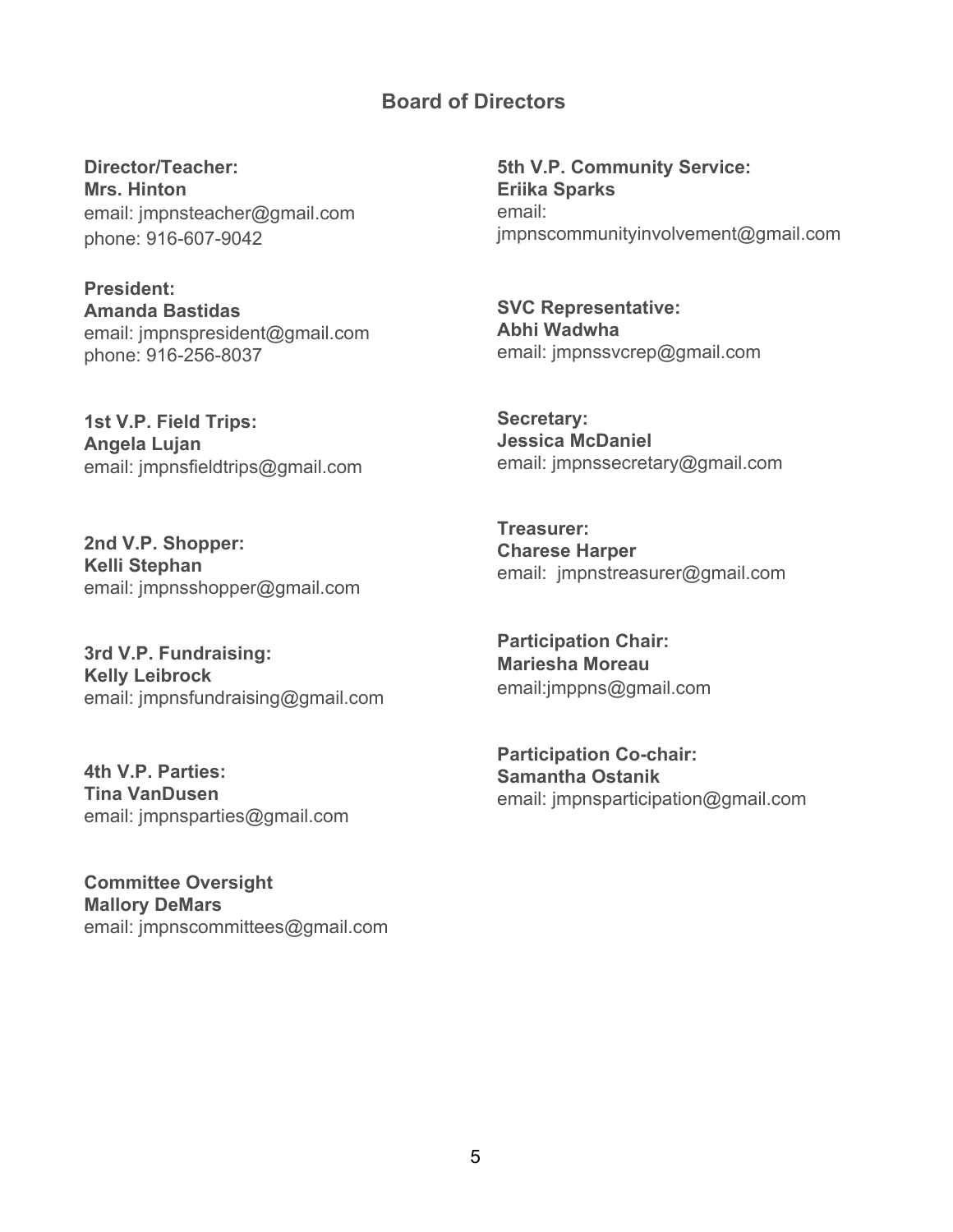# **Duties of the Board of Directors**

Board duties and responsibilities have shifted as we navigate new programs during the COVID 19 pandemic. The following is a brief list of what our board *normally* does, though many of these things are not currently applicable. If you would like to discuss a particular subject/issue but aren't sure who to contact, ask Mrs. Hinton or our President, Amanda, as they can direct you to the correct board member.

#### **President**

- Presides over all Board meetings, creates agenda, sets time and place with input from other Board members
- Co-signs checks
- Signs official documentation (licensing, IRS, tax forms, etc.) as representative of the corporation of James Marshall Parent Nursery School
- Oversees Payroll in conjunction with Treasurer ensuring compliance with EDD, IRS, FTB, Etc.
- Supports and serves as a check-in for other Board positions and their duties and responsibilities
- Plans and executes the Santa Store in December (if the Board agrees to host the event)
- Serves as point of contact for Membership complaints, concerns, and questions
- Leads the Orientation Meeting at the start of each school year
- Presides at all Business Meetings and creates the agenda
- Acts as point of contact with Washington Unified School District, signs the annual lease agreement as the agent of JMPNS, submits annual meeting dates to WUSD's MOT department, contacts WUSD when repairs are needed, and otherwise communicates with District representatives when necessary

#### **1st Vice-President (Field Trips)**

- Acts in the absence of the President
- Plans field trips, 1-2 per month for the entire school year, confirming ideas with the Teacher before finalizing
- Organizes field trips, including remitting payment to location staff when required
- Co-signs checks
- Supports other Board positions when needed

#### **2nd Vice-President (Shopper)**

● Responsible for keeping a complete, updated inventory of daily supplies used by the school as well as filling special requests by the Teacher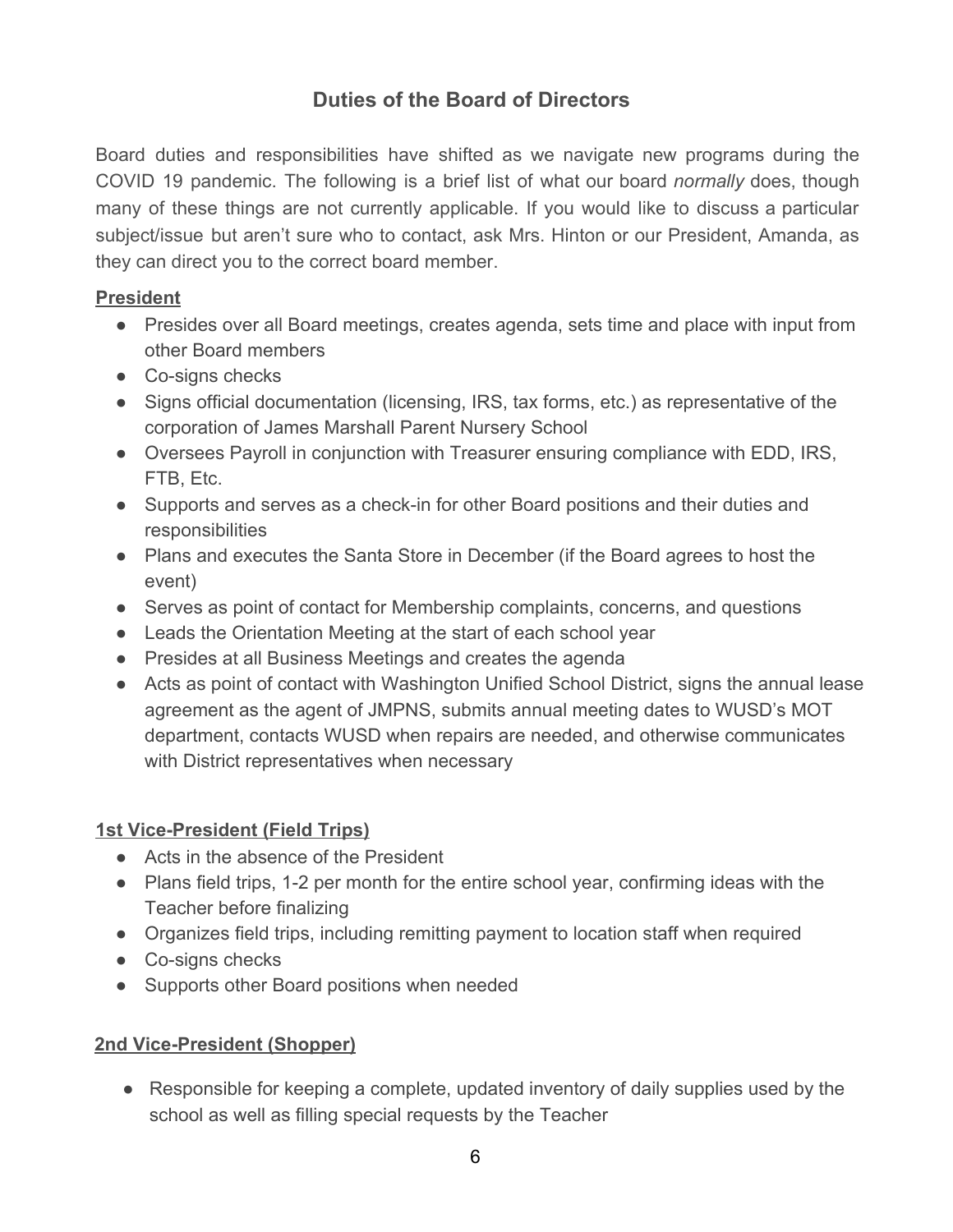- Work with the Party Chairperson, Fundraising Chairperson, and the Teacher to purchase all supplies needed for special events such as parties, picnics, fundraisers, etc.
- Responsible for purchasing supplies from a variety of sources such as wholesale stores, retail chains, and online
- Maintains a running list of resources for supplies to aid in future purchase of same items
- Is responsible for the use and safety of a school debit card

# **3rd Vice-President (Fundraising)**

- Maintains records of all donations and gifts
- Initiates and serves as general chairperson of all fundraising activities, including planning fundraising events throughout the year, disseminating information to the membership regarding fundraisers, and coordinating the Fundraising Committee to execute those projects
- Responsible for Fundraising correspondence
- Works with the Treasurer to ensure that all financial obligations of fundraisers are paid in full and on time
- Works with the Treasurer and the Teacher to determine fundraising needs throughout the year

# **4th Vice-President (Parties)**

- Oversee and organize JMPNS annual parties, including seasonal parties and the end of the year graduation celebration
- Coordinate, advise, and work with all parents assigned to the Party Committee, including them in planning and executing all party events
- Work with Fundraising Chairperson to coordinate money raising efforts into party plans when appropriate
- Is responsible for the security of a school debit card

#### **5th Vice-President (Community Involvement)**

- Represent JMPNS in West Sacramento, in coordination with the President and the Teacher, by attending School Board, City Council, or other community meetings as needed
- Maintain our membership with the West Sacramento Chamber of Commerce by submitting annual fees and representing JMPNS at WSCC events whenever possible
- Coordinate any city/community projects in which the school participates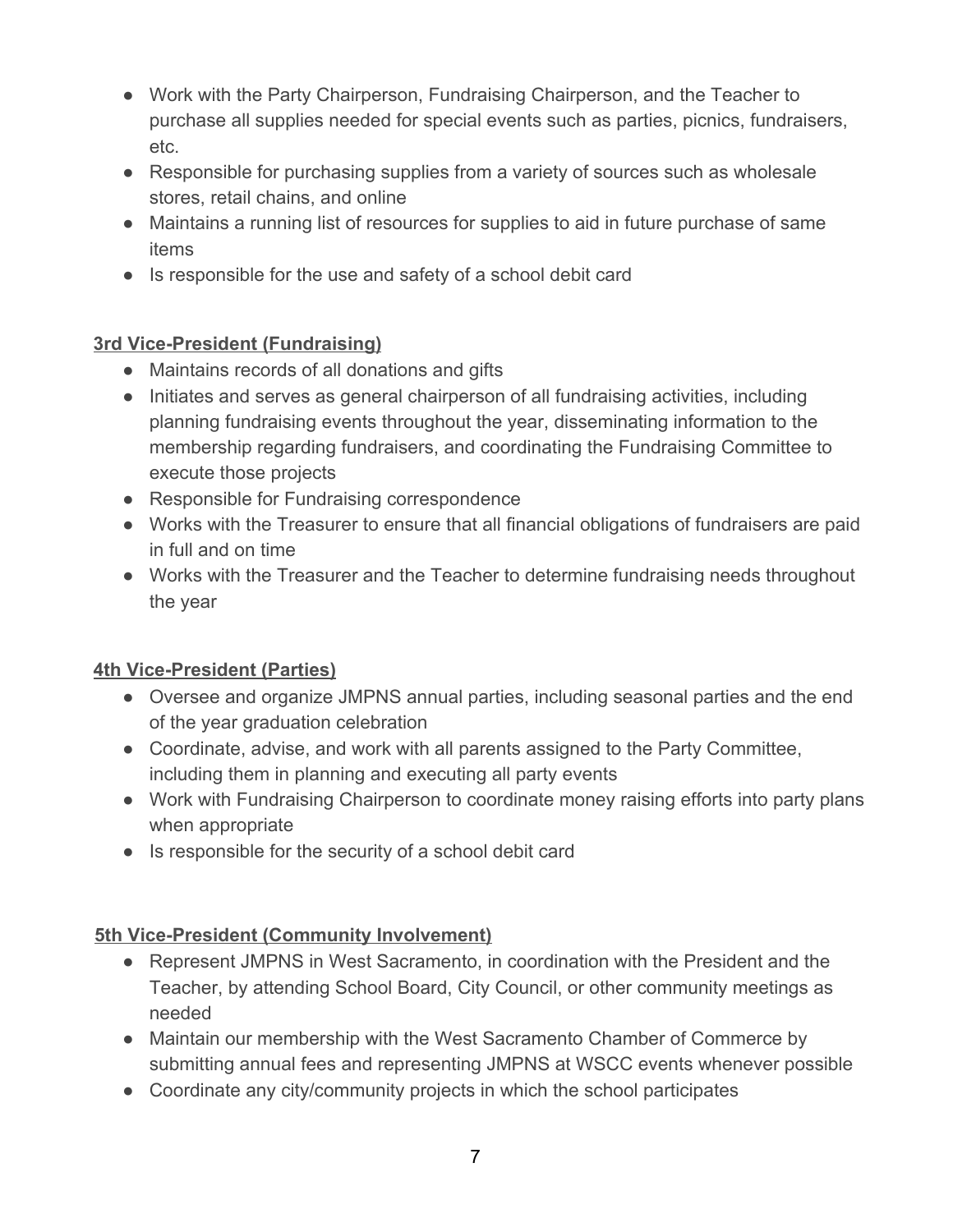- Coordinate the annual holiday charitable project and other charitable activities, as decided by the Board of Directors
- Responsible for sending out written invitations for school functions to any Washington Unified School District or City officials decided upon by the Executive Board

#### **Secretary**

- Maintains all correspondence of the school
- Records the minutes of all meetings of the school and all meetings of the Board of Directors
- Responsible for notifying members of schedule changes
- Posts minutes of business meeting on bulletin board within one week of the meeting

#### **Treasurer**

- Custodian of all funds collected by the school or its members
- Responsible for disbursements as provided for in the budget or approved by a majority vote of the membership
- Prepares and presents a Treasurer's Report and financial statement monthly
- Arranges an independent audit of the school's accounts at least once per year
- Responsible for timely payment and filing of taxes, insurance, and licensing fees.
- Responsible for timely payment of rent. In charge of payments for all rentals and leases, e.g. storage shed, copier, etc.
- Co-signs checks

#### **Participation Chairperson & Co-Chairperson**

- Maintains the working parent schedule and makes any changes needed throughout the year of working parent days or duties
- Keeps records of both daytime and evening class participation
- Provides the membership with an updated participation list and calendar monthly
- Responsible for future enrollment list and enrolling new students as needed throughout the year and for the coming school year
- Processes and files registration paperwork for each enrolled family
- Returns phone calls and emails from prospective families, setting up tour times when requested
- Works with the Teacher and the rest of the Board in organizing and executing open houses and other promotional events
- Informs the membership of any policy changes throughout the year
- Co-signs checks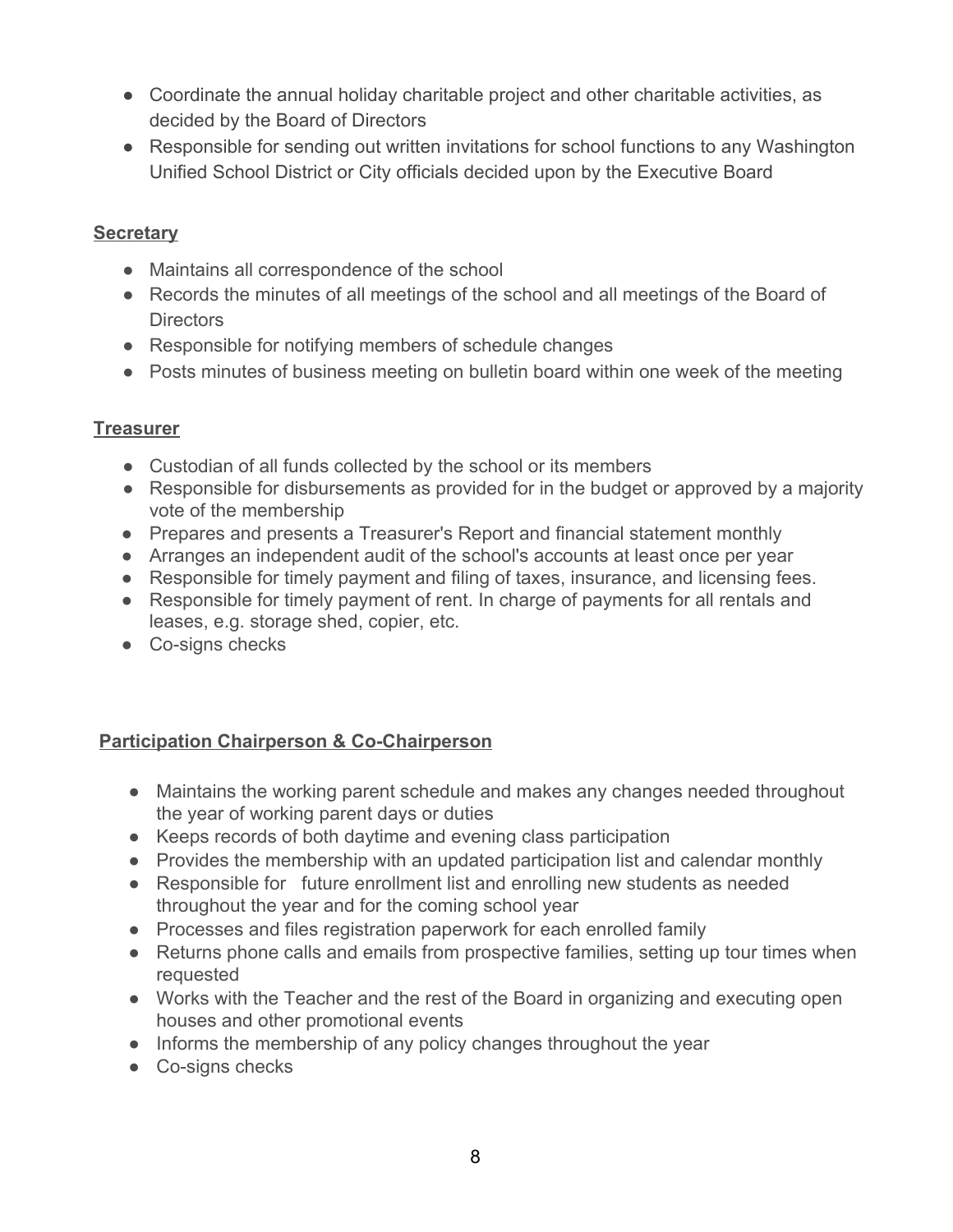#### **Sacramento Valley Council (SVC) Representative**

- Promotes the cooperative effort through communication with other cooperative nursery schools
- Attends Sacramento Valley Council meetings along with the Teacher
- Reports information from these meetings to the JMPNS Board of Directors and the membership at meeting nights
- Responsible for the disbursement of all printed materials coming from SVC and the California Council of Parent Participation Nursery Schools (CCPNS) to members of **JMPNS**
- Helps promote CCPPNS Annual Convention and other educational events connected to SVC or CCPPNS within the membership

#### **Committee Oversight**

- Work with given technology to assign parents to committees
- Ensure each parent has an understanding of their committee assignment and their expected duties
- Check in with committees on a monthly basis to ensure all parents are participating
- Maintain list of needed committees and number of members for each committee according to the needs of the school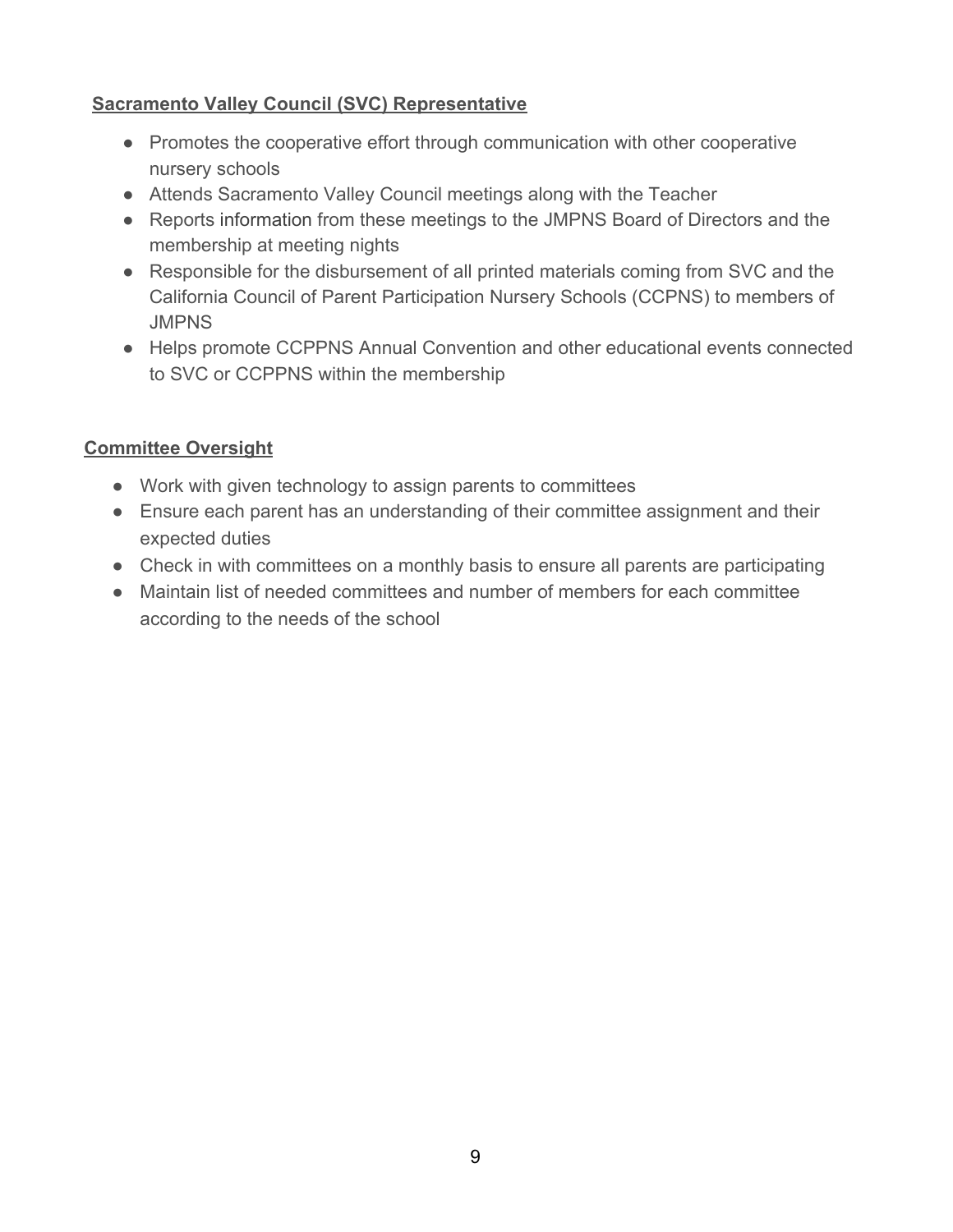# **Duties of the Committees**

JMPNS is not currently requiring committee involvement as part of the participation in our program. It is expected that all families will exhibit the spirit of the cooperative by helping out when and where they can.

# **JMPNS Calendar March-May 2021**

| March 29-April 2Spring Break- NO SCHOOL |
|-----------------------------------------|
|                                         |

# **Eligibility**

James Marshall Parent Nursery School does not discriminate on the basis of race, color, religion, disability, or sex. All applicants who have paid the required fees and meet the eligibility criteria are treated on a first application received basis. Enrollment of students is limited to 12 children per session.

#### **Children must:**

- Be three years old
- Be able to adjust to stimulating surroundings and group activities. **The Director/Teacher shall determine if the child adequately meets these requirements and will suggest alternatives if necessary.**
- Be up-to-date on immunizations against diphtheria, pertussis (whooping cough), tetanus, Hib, hepatitis, measles, mumps, and rubella.
- Be capable of participating in classroom activities.

#### **Parents must:**

- Submit all JMPNS registration forms by the first day of attendance. A two week grace period can be extended upon special circumstances.
- Maintain a current (negative) Tuberculosis (TB) report, as well as proof of Tdap, MMR, and Influenza immunizations on file with the school. The State of California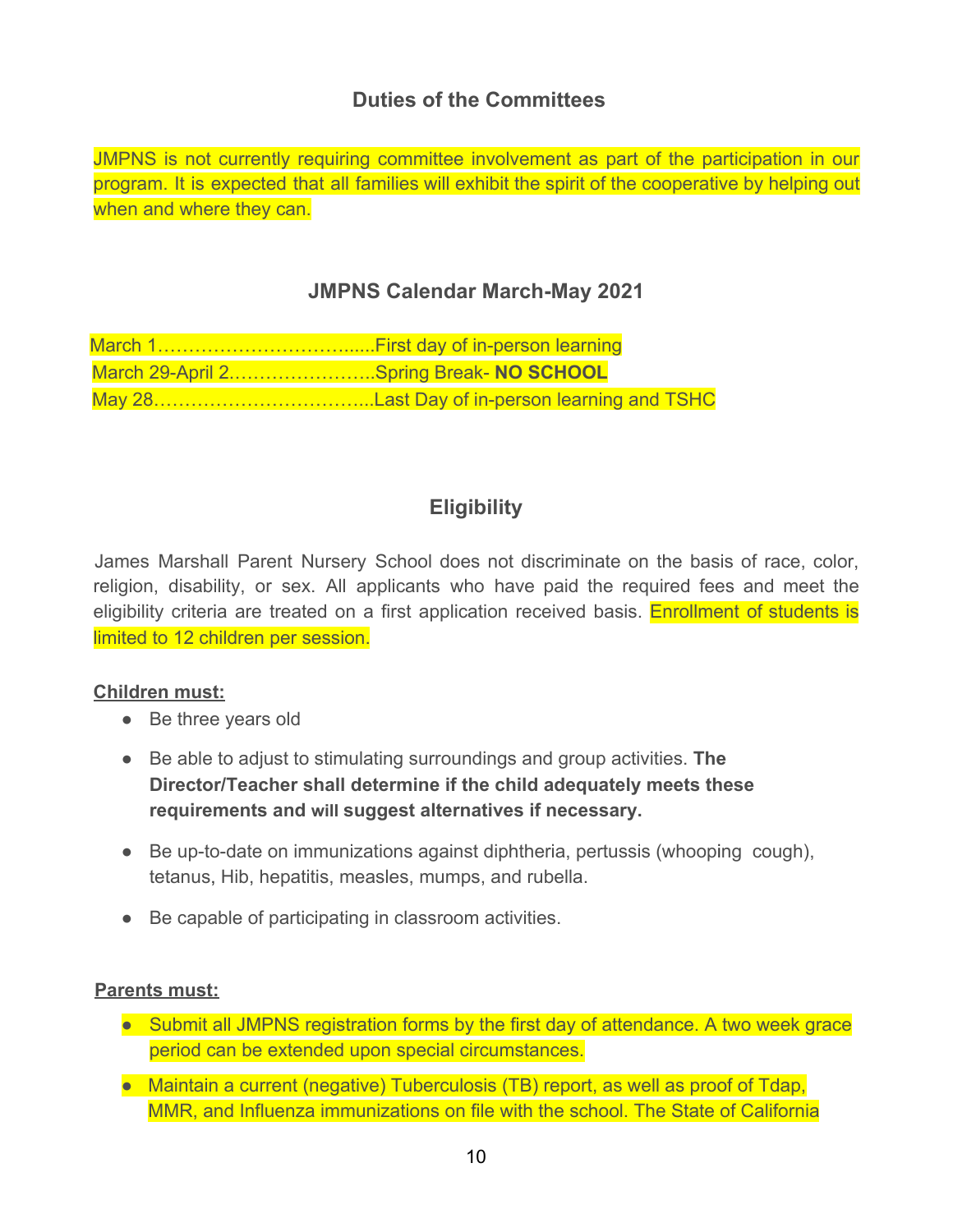requires all persons working with young children to have a negative TB and the above vaccinations. No one will be allowed to work at JMPNS until this report is on file.

● Be able to either volunteer for both class sessions in a one week period, or be available to help clean periodically after school.

#### **Enrollment Prioritization and Wait List Process**

- Students will be offered a spot at JMPNS in the following order:
	- o First priority goes to currently enrolled children.
	- o Second priority goes to siblings of currently enrolled students.
	- o Third priority goes to the waitlist.

#### M-T and TH-F classes

- o While spots are available, you have the option to choose from Monday-Tuesday or Thursday-Friday classes.
- o Once a class is full, your options are as follows: keep your current spot on the waitlist and wait for the next available spot in the class you prefer, or enroll your child in the spot that is available and leave your name in the current spot on the waitlist. IF a spot opens in your preferred class, you will have the option to switch based on your position on the waitlist.
- Waiting List Procedures
	- o Participation Chairperson controls the class rosters and wait list. There is one waiting list for both classes.
	- o You have 48 hours from the time you are contacted by the participation chairperson to accept or decline your position.

# **School Wide Communication**

JMPNS believes that school-home communication is key to the success of your child and our program. We will be utilizing several forms of communication throughout our time together.

You can expect to receive information via phone call, text message, and email. Occasionally notes will be sent home and important flyers and notifications will be posted in the drop off/pick up area. We also use the school-wide Brightwheel system for billing, attendance, assessments, and parent messages. This system will also be used for emergency alerts, so please check the settings in your Brightwheel app to ensure that you are receiving notifications.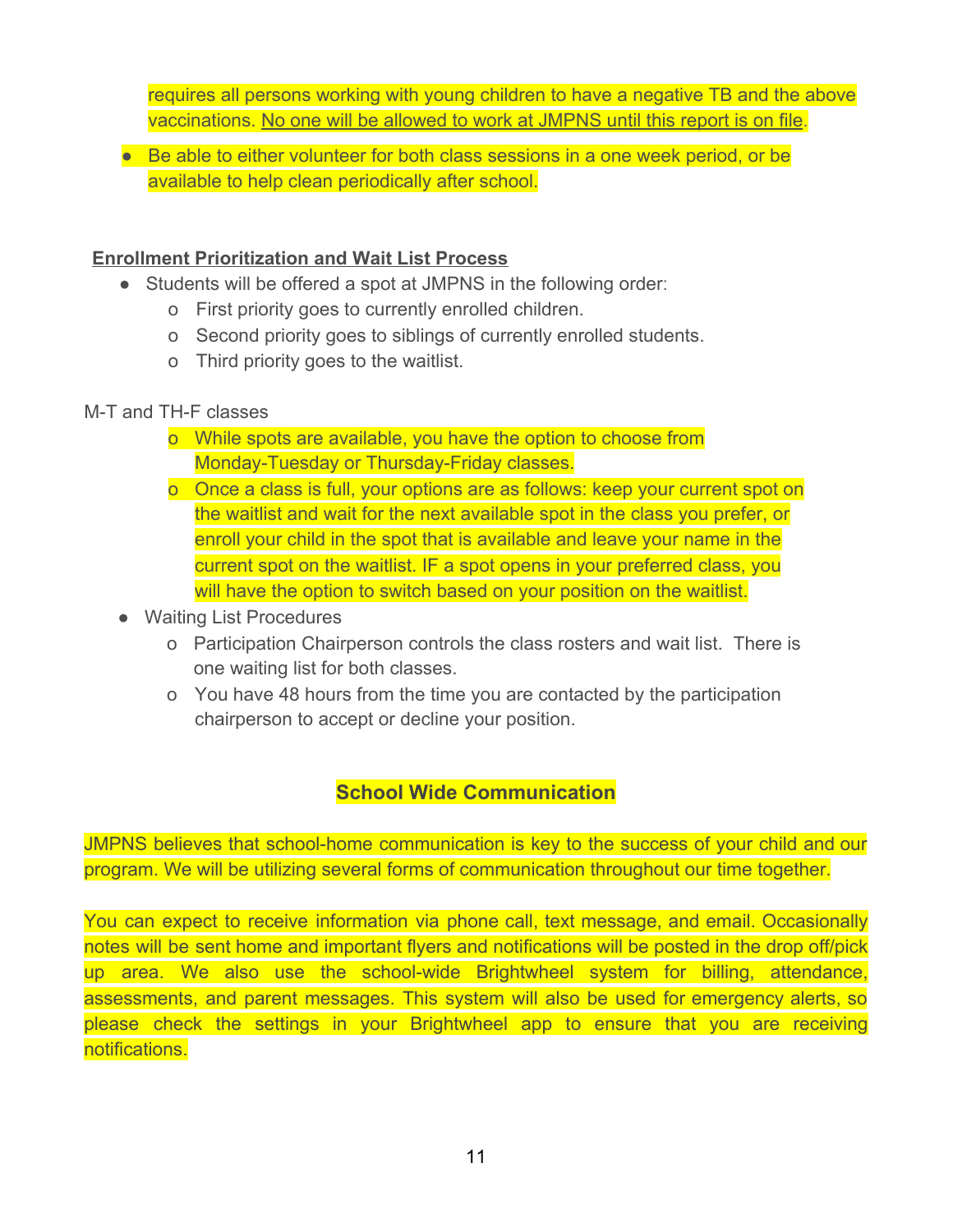#### **Finances**

James Marshall Parent Nursery School is funded by your tuition, fundraising, and grant finding efforts. Tuition and fees are not prorated for family vacations, illness, holidays, or other school closures. From time to time, forces beyond our control may necessitate cancelling school. Such closures may occur due to events including, but not limited to, ill teachers when no substitute can be obtained, poor air quality, police action, earthquake, fire, flood, epidemic, natural disaster, or any other event beyond JMPNS's control. While we break our annual tuition into monthly installments, it reflects the cost of running our school for the year. We are a cooperative community, and we all share the expense and responsibility to keep the program running. In the event of a cancelled school session, no refunds will be given for tuition already paid.

#### **Registration Fee**

- Students already enrolled do not need to pay an additional registration fee to move to in-person learning.
- New enrollees are responsible for a Registration Fee of \$75 plus a Materials Fee of \$50 (both non-refundable) which must be received upon your acceptance of a spot in the program.
	- Board of Directors members will have these fees waived.

#### **Monthly Tuition**

- Monthly tuition is \$185 for one child and \$340 for two children.
- Tuition is due and payable *on or before the first of each month* and must be paid through the Brightwheel app.
- Tuition received *after* the 10th of the month shall be considered delinquent and will incur a Delinquent Tuition Fine of \$20, plus the monthly tuition.
- When tuition is not paid by the 1st of the following month, unless other arrangements have been made with the Treasurer, the child will not be allowed to attend class. During this time, parents must continue their working parent obligations or the family will be dismissed. If tuition is not paid for two consecutive months, membership in the JMPNS will be terminated.
- Enrollment after the first of the month shall have that month's tuition pro-rated.
- Please contact the Treasurer or a Board Member to discuss payment options.
- Board of Directors members will receive the following discounted tuition rate: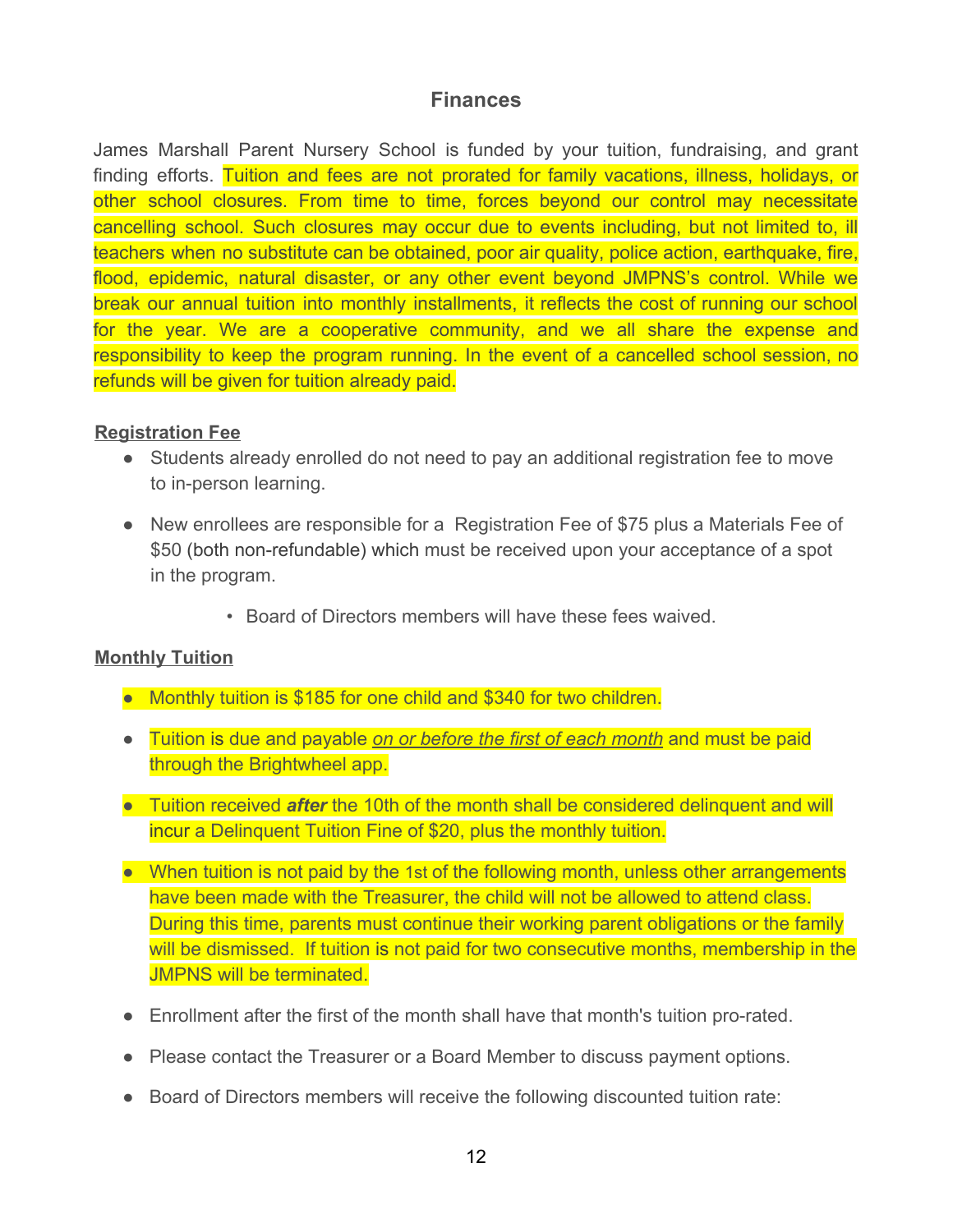- Treasurer, Participation Chair & Co-Chair, President \$60
- Parties, Community Involvement- \$35
- Field trip, Shopping, Fundraising, SVC \$25
- Secretary, Committees \$15

#### **Fines/Fees**

#### **● Tardy Fine (Workday and Pick-up)**

A Workday Tardy Fine of \$25 results when a working parent arrives 15 minutes late on their workday and has not called to inform the Director/Teacher that he/she will be late.

A Pick-up Tardy Fine of \$25 results when a parent or person responsible for picking up a child after school arrives 10 minutes late (later than 11:25 a.m.) and has not called to inform the Director/Teacher that he/she will be late.

#### **● Returned Check Fee**

A Returned Check Penalty of \$5 results when a check is returned to JMPNS (This is *in addition* to bank fees assessed to JMPNS. Bank fees are subject to change).

*Note: Families will receive notice via email of fines incurred. After three fines have been issued and are unpaid, the student may not return to school until all fines are paid in full.*

#### **Fundraising**

• Some fundraising is necessary to keep our program open and running. You are encouraged to participate in all fundraising events. All donations made directly to the school are tax deductible.

#### **Financial Assistance**

- A Scholarship Fund shall be established for tuition and be administered at the discretion of the Board of Directors. Families in need of financial assistance due to unusual circumstances, please contact the Treasurer as soon as possible to apply for scholarship funding.
	- o Any member who would like to donate into or raise funds for a Scholarship Fund, please contact any Board Member.

#### **Federal Tax ID#**

● JMPNS is a 501(c)(3) non-profit organization. For tax/donation purposes, our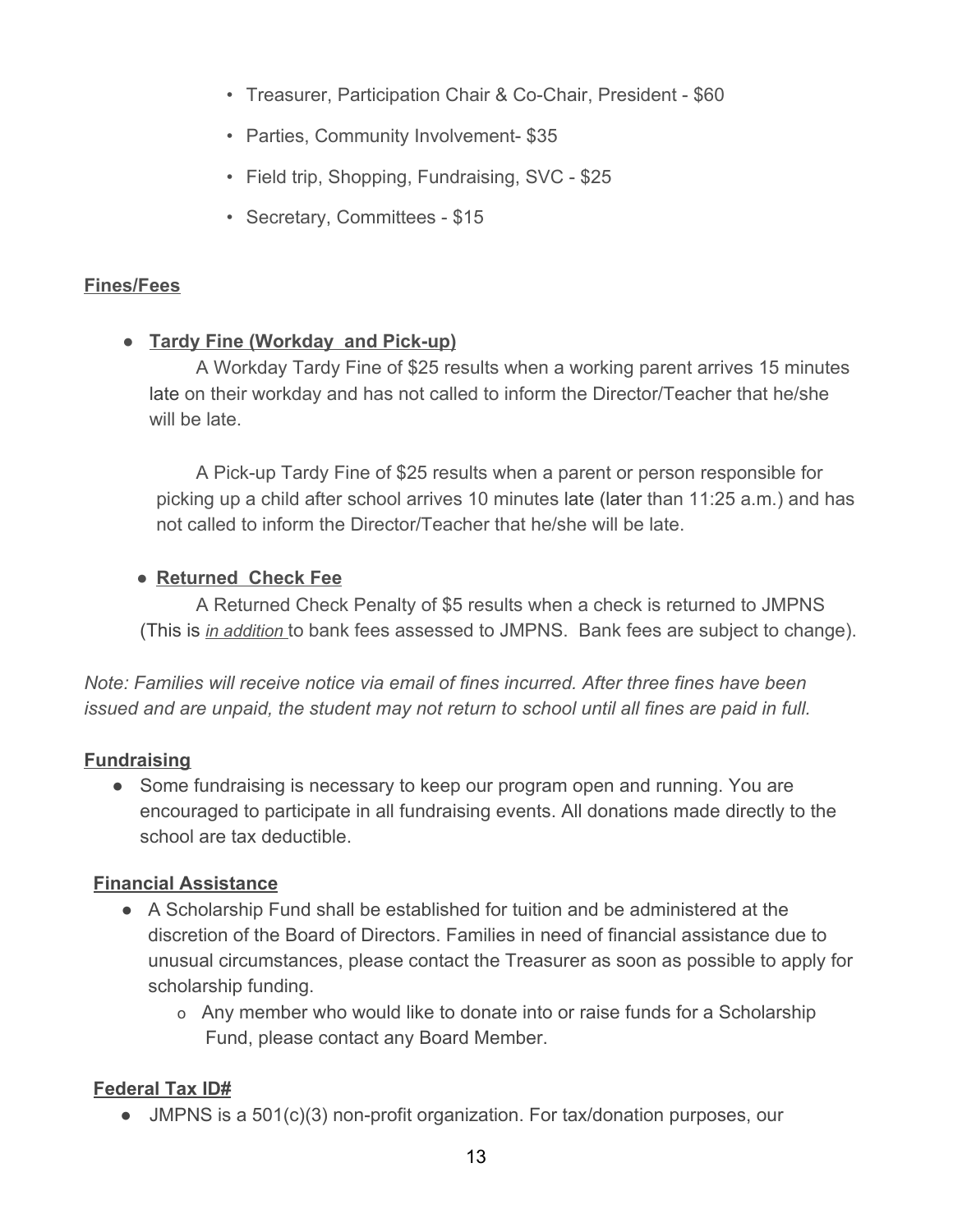#### **Financial Summary**

| Registration                     | \$75 annually                      |
|----------------------------------|------------------------------------|
| <b>Materials Fee</b>             | \$50 annually                      |
| <b>Monthly Tuition</b>           | \$185 one child/\$340 two children |
| <b>Delinguent Tuition Fine</b>   | \$20                               |
| Tardy Fine (Workday and Pick-up) | \$25                               |
| <b>Returned Check Penalty</b>    | \$5 (plus fees assessed by bank)   |

#### **Resignation**

- Notice of intention to resign from the nursery school **must** be given directly to the Treasurer and Participation. There will be *no refunds for the current month unless a two-week notice is given to both Treasurer and Participation.*
- Parents dismissed for noncompliance of JMPNS handbook policies and procedures will not receive a refund.

#### **Health and Welfare Procedures**

#### **Emergency Cards**

- Parents and guardians are required by law to provide the school with up to date emergency contact information at the beginning of each new school year and as information changes. It is imperative that the school be able to reach you in case your child is sick or injured. In addition to a home telephone number, it is important that at least two additional telephone numbers are listed in case of an emergency.
- **WE REQUEST THAT PARENTS INFORM US IMMEDIATELY WHEN YOUR TELEPHONE NUMBER OR ANY EMERGENCY NUMBERS CHANGE.**

#### **Accidents**

- If your child is seriously injured at school, we will make him or her comfortable and then call you immediately.
- In the case of an accident requiring emergency services, 911 will be called first in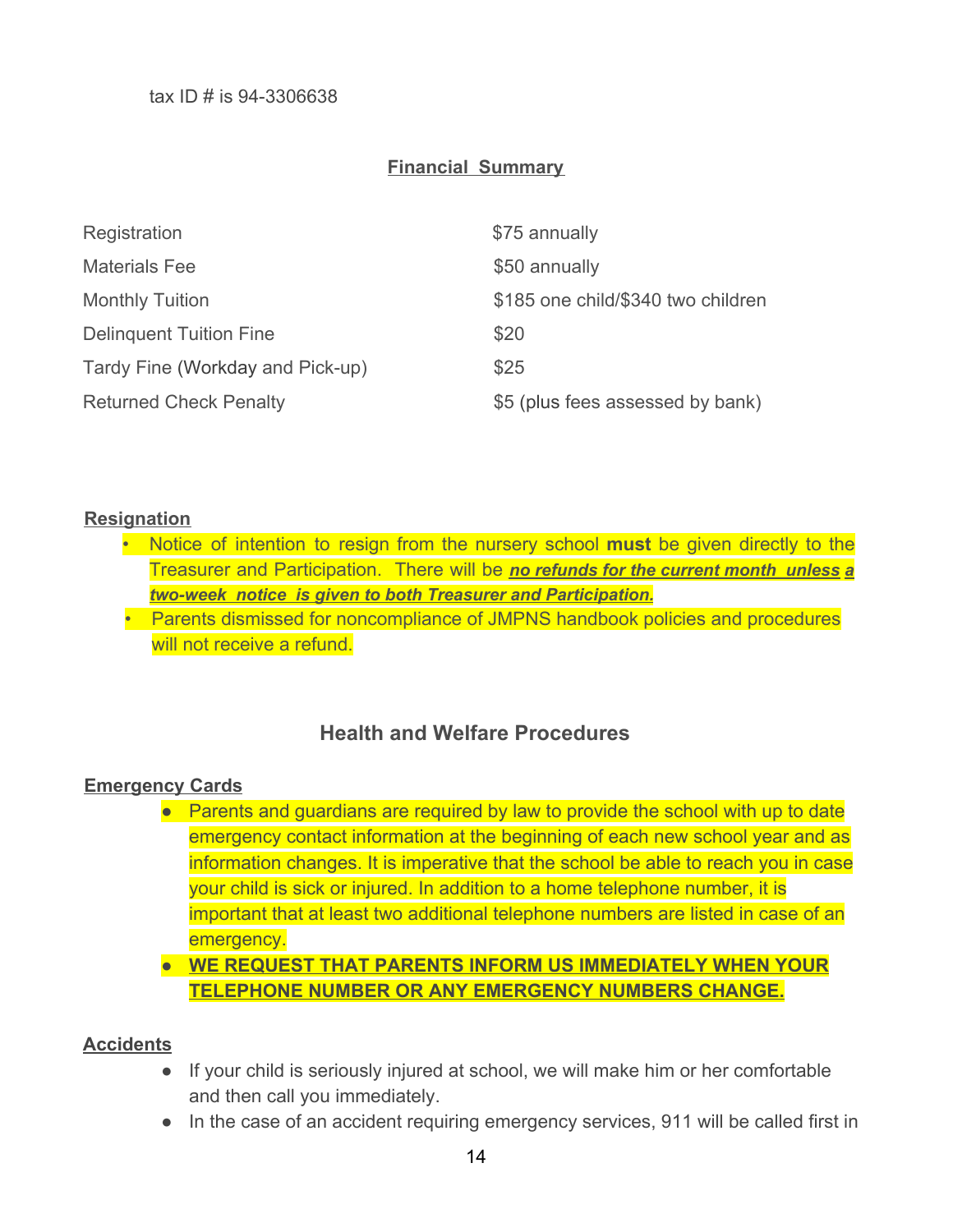order to attend to the immediate needs of your child. You will then be notified as soon as possible.

- JMPNS will issue an official injury/incident report for all serious accidents. A copy will be given to the parent or caregiver on the day of occurrence and a copy will be kept at the school.
- If you are a working parent and experience an accident involving a child, you are asked to contribute information to the injury/incident report. Do not leave school without doing so.

#### **Illnesses**

- A child and/or parent shall not attend school when ill. The Director/Teacher will notify the parent or emergency person listed on the emergency form in the event a child becomes ill at school. It is imperative that the parent provides the name(s) of persons available during school hours for such instances. It is the parent or guardian's responsibility to provide transportation home for the ill child. Any child showing the following symptoms of illness must be kept at home:
	- o Diarrhea or vomiting within past 24 hours
	- o Fever greater than 100 degrees within past 48 hours
	- o Productive cough
	- o Strep or Staph infection on antibiotics less than 48 hours
	- o Live head lice
	- o Pink eye, or other communicable disease
	- o Chicken pox until scabs healed over for 3 days

# **COVID-19**

The following policies and procedures are in accordance with the Yolo County Health Department Childcare Safety Plan for COVID-19. To see the official Safety Plan, please refer to the Emergency Binder located in the classroom. A PDF copy of this plan is also available on our website.

*All of these policies apply to enrolled children, parents, and staff members.*

- **Those who develop symptoms at home** (fever above 100.4, cough, shortness of breath) must NOT come to school.
- You should contact your doctor to see if you should get tested
- You may not return to school until you have been symptom free for over 24 hours AND it has been at least 10 days since symptoms started. This applies even with a negative test result.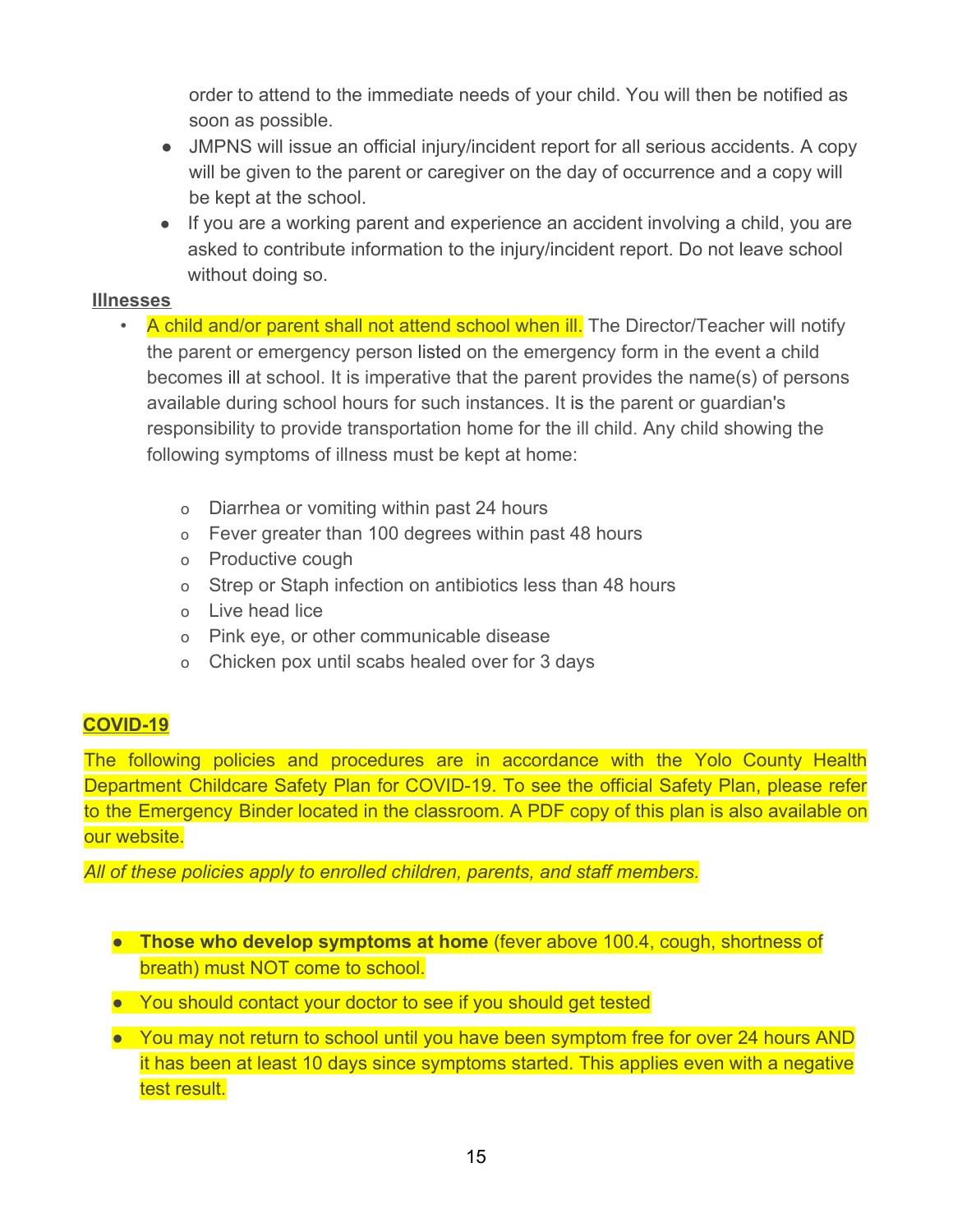- **Those who begin showing symptoms while at school** (fever above 100.4, cough, shortness of breath) will be sent home immediately
- Child will be separated from the group until a parent or other adult can arrive to pick them up. There is a designated space in the classroom for ill students to rest.
- Working adults will be sent home right away.
- You should contact your doctor for advice on testing.
- You may not return to school until you have been symptom free for over 24 hours AND it has been at least 10 days since symptoms started. This applies even with a negative test result.
- **Those who have been in close contact with or live with someone who is positive for COVID-19** must NOT come to school. (Close contact = spending 15 minutes or more over a 24 hour period within 6 feet of the person)
- You should call your doctor to see if you should get tested.
- Self-quarantine for 10 days, even with a negative test.
- You may not return to school until after the 10 day self-quarantine period.
- **Those who test positive for COVID-19 or who receive a clinical diagnosis of probable COVID-19 by a medical provider** must NOT come to school.
- Isolate at home and follow the guidance of your doctor and the local health department.
- You may not return to school until all symptoms are gone for at least 24 hours and it has been at least 10 days since symptoms started.
- **JMPNS is required to close for 10 days** if any child, working parent, or staff member tests positive or receives a clinical diagnosis of probable COVID-19 by a medical provider.
- This is the only time we are required to close the program. Any other closures will be at the discretion of the Director and the Board of Directors.
- **You will be notified** if any child, parent, or staff member tests positive for COVID-19 or has come into close contact with someone who is positive.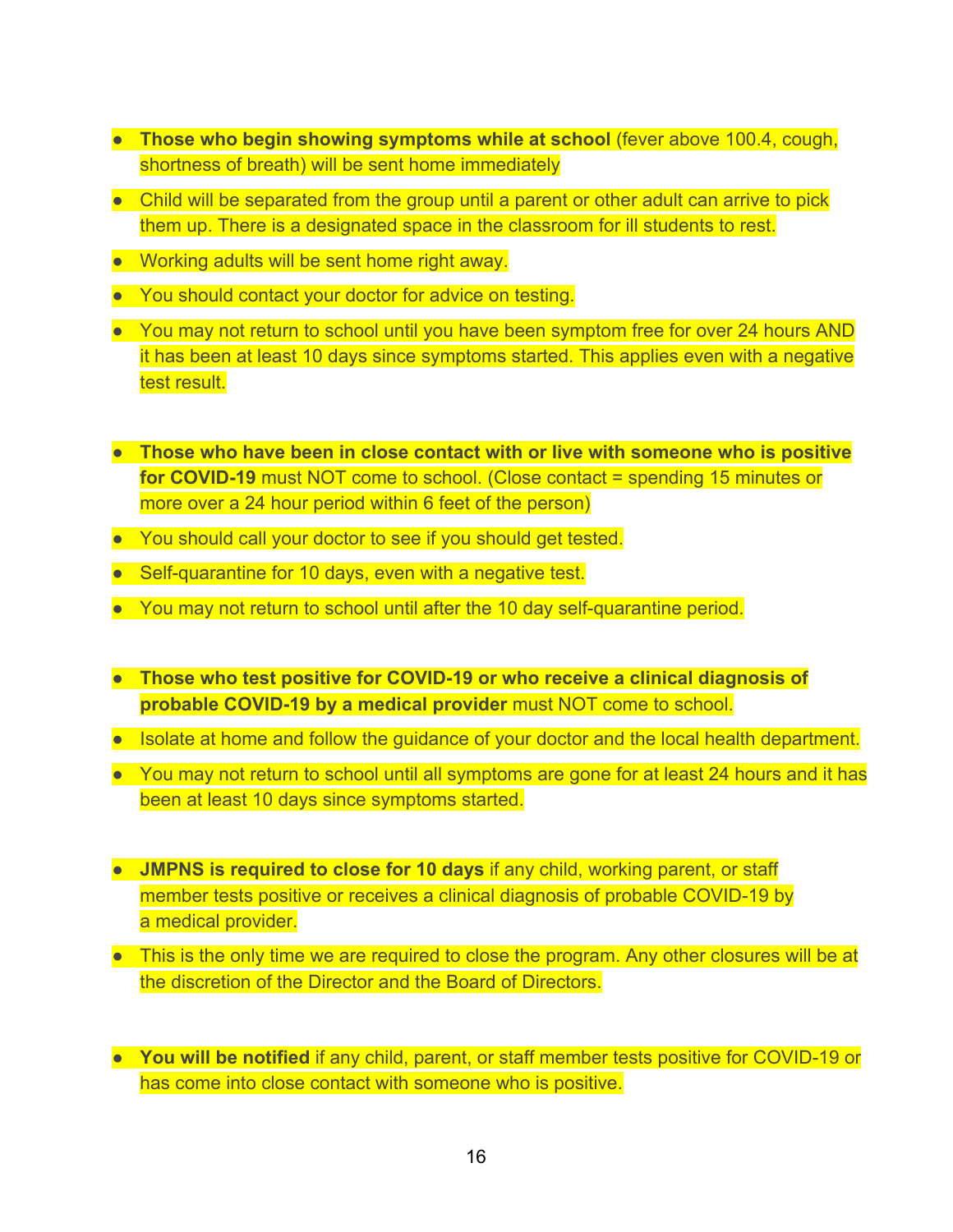● Such notifications will honor the family's privacy by not containing the names or identities of the persons involved, as is required by law.

#### **Pediculosis (Head Lice)**

● We recognize that head lice infestations among students require treatment but do not pose a risk of transmitting disease. If a student is found with active, adult head lice, the parents of that child will be notified and asked to pick the child up as soon as possible. The parents will be informed that the student will be checked upon return to school the next day and allowed to remain in school if no active head lice are detected. When it is determined that one or more students in the program are infested with head lice, the Director/Teacher may, at her discretion, notify parents and provide them with information about the detection and treatment of head lice. We will maintain the privacy of students identified as having head lice to the best of our ability.

#### **Allergies**

● Make teacher aware of any allergies your child has and provide a picture of your child to be posted with their allergy information.

#### **Nut-Free Policy**

● **JMPNS is a tree nut and peanut-free school.** Please send only nut-free snacks with your child. Our goal is not to create a sterile environment, but to minimize life-threatening allergy exposure.

#### **Snack Time**

In order to limit the risk of exposure to germs, we will not be eating snack at school. Please be sure you feed your child breakfast before coming and have a snack or lunch ready right after school.

This policy is subject to change. You will be notified in writing if the Director chooses to revise this statement.

Please send your child to school with a water bottle everyday. It can be refilled during the day, but will only be used by your child.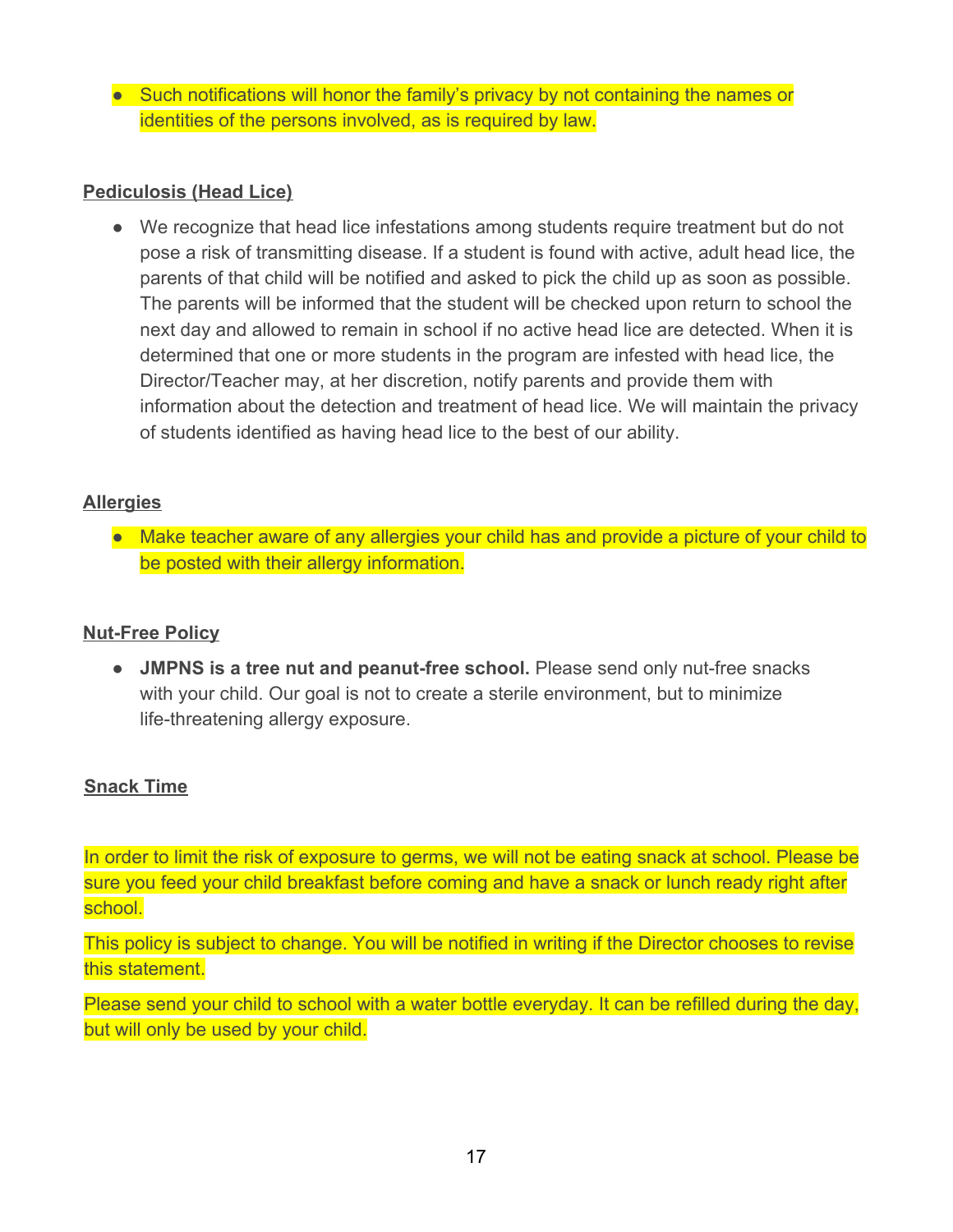# **School Rules and Behavior Expectations**

#### **School Rules**

- *Cell phones must be silenced during classroom time.* Use discretion with personal telephone calls from the school telephone.
- Smoking is not allowed anywhere on school grounds at any time.
- Corporal punishment or physical force such as spanking (even for your own child) is not allowed at preschool. Also, the law prohibits it!
- All injuries and developed illnesses must be reported to the Director/Teacher and recorded in the Incident Log located inside the classroom.
- Siblings are not allowed to attend during the parent's work day. Other arrangements will need to be made for both younger and older siblings.
- If it is your work day and you are 15 minutes or more late, you will have to make that time up in the classroom assisting the teachers **and a tardy fine will apply.**
- Avoid discussing children in their presence. When problems arise, ask the Director/Teacher to step aside for a private consultation.

#### **Behavior Expectations**

- Children and adults are expected to be kind, considerate, and respectful of each other.
- The classroom and play equipment is to be treated with respect.
- Loud voices are fine outside; inside (quiet) voices should be used in the classroom.
- Adults should use positive disciplinary statements such as "please walk," instead of "don't run." Often stating the rule or redirecting a child to a new activity will be sufficient. When misbehavior continues, brief time-aways can be effective in giving children time to regain self-control.
- A child who hits an adult in anger will immediately be taken to the Director and a parent may be called to pick up the child. The Director/Teacher will have discretion in dealing with other discipline problems. A possible consequence of continued discipline problems is that a parent is called to pick up the child.
- With so little time for parent education, if you feel uncomfortable negotiating conflict between the children, please defer to Mrs. Hinton.
- The following are common approaches used for handling challenging behaviors at school:
	- REDIRECTION: Positive methods will be used to redirect a child's unwanted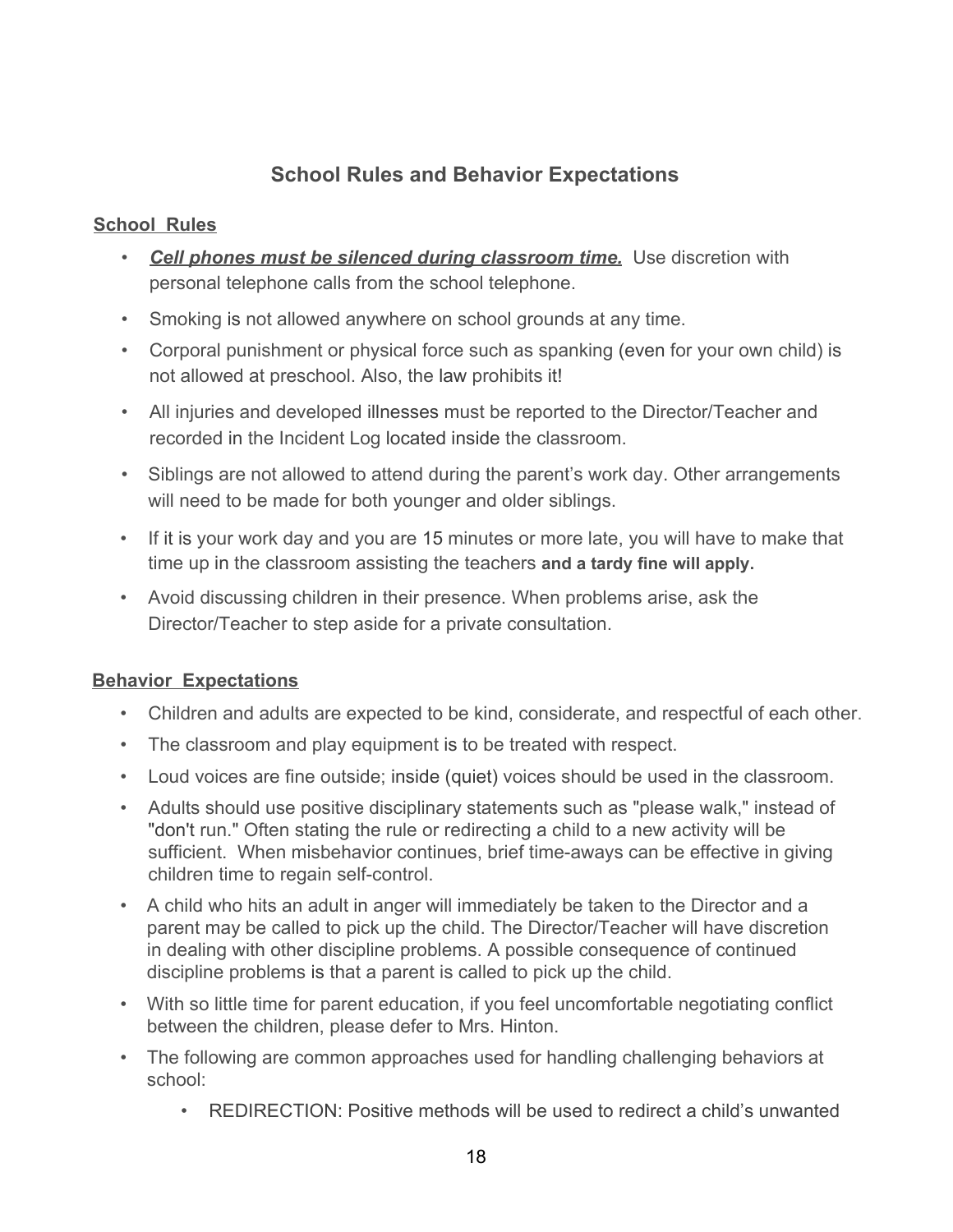behavior into more acceptable modes of interacting with their peers.

- CONFLICT RESOLUTION: This is a technique used by our teachers to help our young students learn the skills to resolve conflicts independently. The techniques teach the children good self-concepts, while helping them grow in social awareness, acquire communication skills and develop respect and empathy for others.
- SEPARATING a child from the group for a short period of time (Parents may be contacted at this time)
- ONGOING UNWANTED BEHAVIOR: If the unwanted behavior continues to be an ongoing experience week to week, documentation of the misbehavior will be kept by the teacher. The teacher will then have a conference with the parents. If the unwanted behavior is a safety threat to other students in the class, the parent will be asked to stay in the classroom to assist in redirecting their child's behavior. If the unwanted behavior is merely a disturbance, the parent may be asked to stay in the classroom and/or to work on positive reinforcement at home. The teacher will consult with the parents on an ongoing basis about the child's progress.

# **Working Parent Responsibilities and Duties**

#### **Responsibilities**

With a small class size and only three working adults, it is imperative that all parent volunteers be mindfully present during their time with the children. Aprons are provided to cover your clothes, along with copies of the daily schedule and helpful tips for working with children. Check your apron pockets for these supplies.

- Must be at school 15 minutes early for their workday and stay 15 minutes after school dismisses (see Daily Class Schedule).
- Working parents will be assigned an area, or zone, to monitor. This will ensure that the entire play space is seen by the supervising adults.
- When you are in charge of an area, you should permit only what you feel is safe. If you feel something is dangerous, discuss it with the Director/Teacher.
- Adults should stand or sit separately in the yard and classroom in such a way as to observe most of the children at all times (usually with your back to the wall or fence). Always watch the children. Except for taking photos of the children, PARENTS SHOULD NOT USE THEIR CELLPHONES WHILE SUPERVISING THE CHILDREN.
- If you must leave your assigned area, please communicate with another supervising adult so they can help maintain supervision in that zone.
- **Parents are Assistant Teachers and need to be involved with the children during class time.** Use this time to interact with the children and to facilitate learning.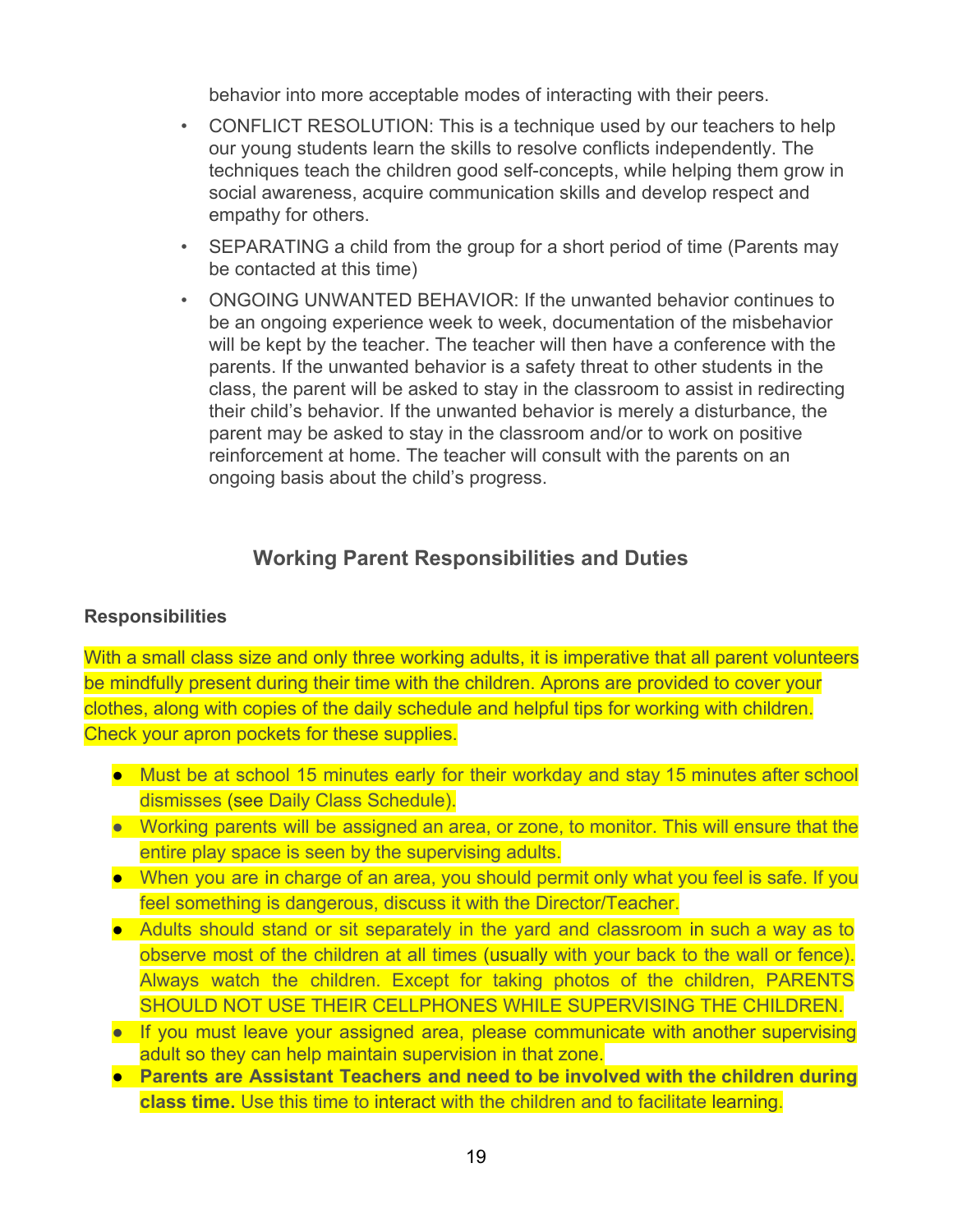- The children's creative projects need to be treated with respect. Make every effort to spell the names correctly. Resist the urge to "fix it" or make it better. The art belongs to them, not you.
- Every working parent is required to receive certification through the Department of Pesticide Regulation, in compliance with the Healthy Schools Act, in order to clean and disinfect in the classroom.

#### **Cleaning/disinfecting Procedures:**

JMPNS uses hypochlorous acid (HOCl) for disinfecting. This solution is non-caustic, free of skin irritants, and has no negative environmental impact. Detailed information about HOCl can be found in the classroom.

- HOCI is EPA approved for killing the COVID-19 virus as well as all other common viruses and bacteria when used according to the directions.
- We process our own solution in house and regularly monitor it's effectiveness through pH testing.
- Solutions for cleaning (not disinfecting) may vary upon availability, but we are committed to using HOCl as the safest method for disinfecting.
- Disinfecting with HOCl will take place:
	- When a toy has been in child's mouth
	- At the end of all class periods, before toys are put away
	- $\circ$  Anytime obvious germs have been introduced to a surface (uncovered sneeze or cough, touched with saliva wet hands, etc.)
	- Between each use of the restroom
	- At the discretion of the Director/Teacher
- All furniture, equipment (including outdoor play structure), toys, and restrooms will be disinfected at the end of each day to prepare for the next.

More information about cleaning procedures, including how to make the HOCl solution, how to use it, and when to use it, can be found in the cleaning closet in the classroom.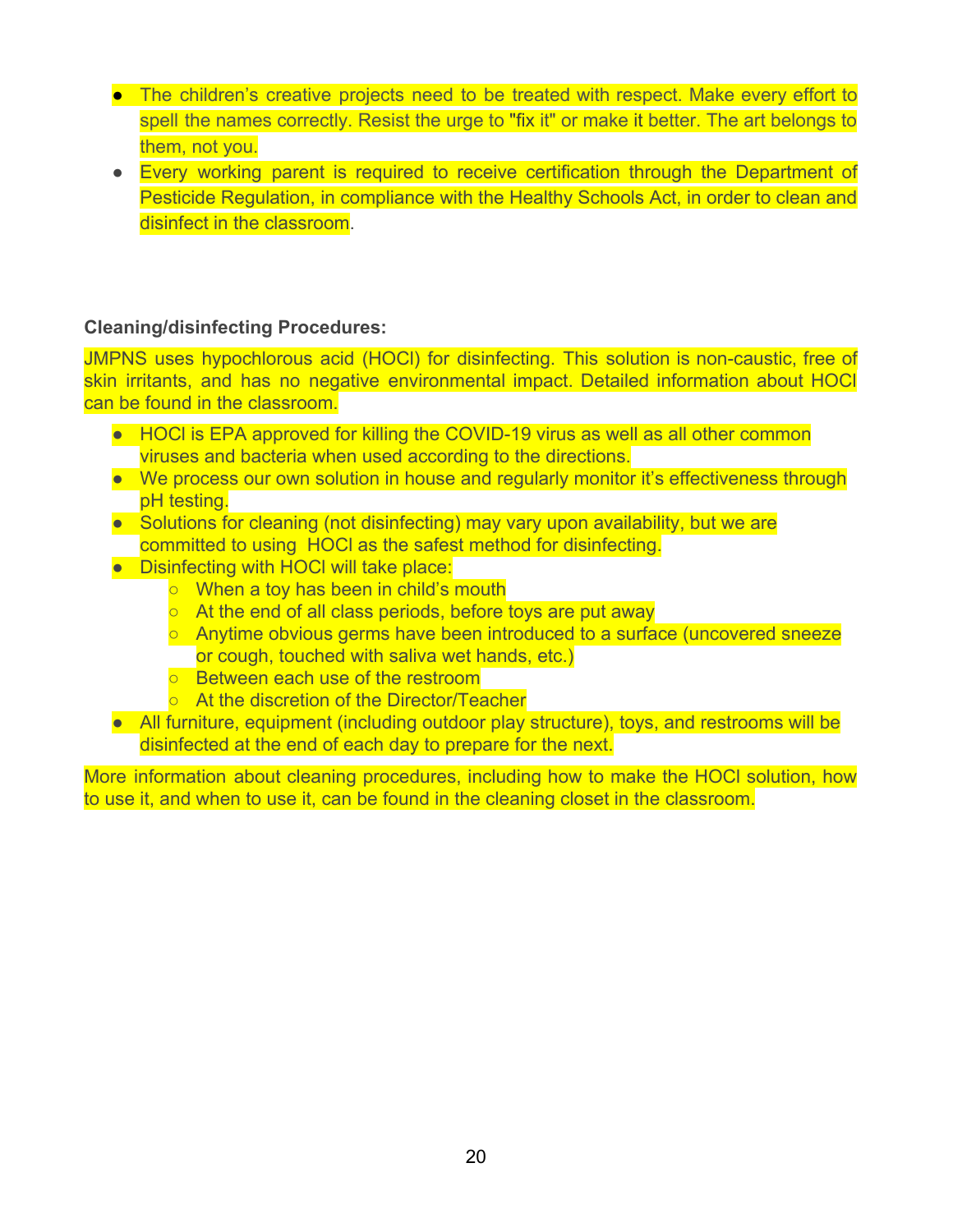# **NOTICE OF NONDISCRIMINATORY POLICY AS TO STUDENTS**

James Marshall Parent Nursery School admits students of any race, color, national and ethnic origin to all the rights, privileges, programs, and activities generally accorded or made available to students at the school. It doesn't discriminate on the basis of race, color, national and ethnic origin in administration of its educational policies, scholarship and loan programs, and athletic and other school-administered programs.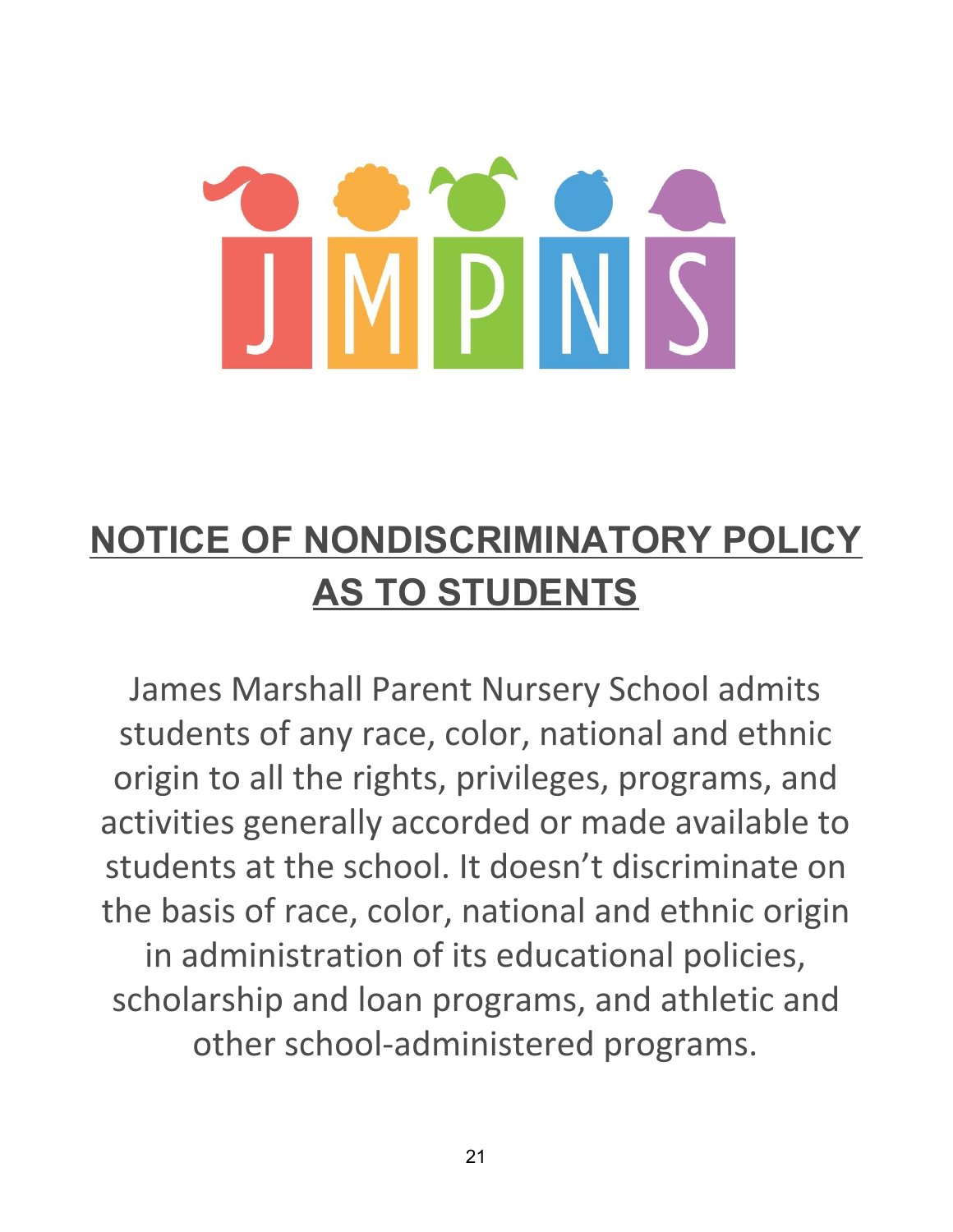#### **JAMES MARSHALL PARENT NURSERY SCHOOL BYLAWS**

#### **ARTICLE I NAME**

The name of this corporation shall be James Marshall Parent Participation Nursery School, Incorporated.

#### **ARTICLE II LOCATION**

The principal address of the corporation for the transaction of business shall be Post Office Box 379, West Sacramento, California, 95691.

#### **ARTICLE Ill PURPOSE**

This organization is organized exclusively for educational purposes, including, for such purposes, the making of distributions to organizations that qualify as exempt organizations described under Section 501(c)(3) if the Internal Revenue Code, or corresponding section of any future federal tax code.

The purpose of this organization shall be:

To promote the physical, mental, emotional and social well being of preschool children in the community.

To help parents understand the needs of preschool children.

To help parents establish a relaxed and loving leadership in the home as well as in the nursery school.

To provide for children the opportunity for constructive play experience within a group. To provide representation in Sacramento Valley Council of Parent Participation Nursery School.

#### **ARTICLE IV POLICY**

- Sec. 1 This Corporation shall be non-profit; non-commercial; nonsectarian; non-partisan; and shall not discriminate on the basis of race, color, national or ethnic origin. No commercial enterprise or any candidate shall be endorsed by it. The name of the organization or its officers in their official capacities shall not be used in connection with a commercial concern or for any purpose not in accordance with Article Ill. This does not exclude action (after study) in the fields of child welfare whenever local, state, or national legislative action is required to carry out the purposes of the school.
- Sec. 2 Corporate power shall be vested in:
	- A. The elected Board of Directors
	- B. The membership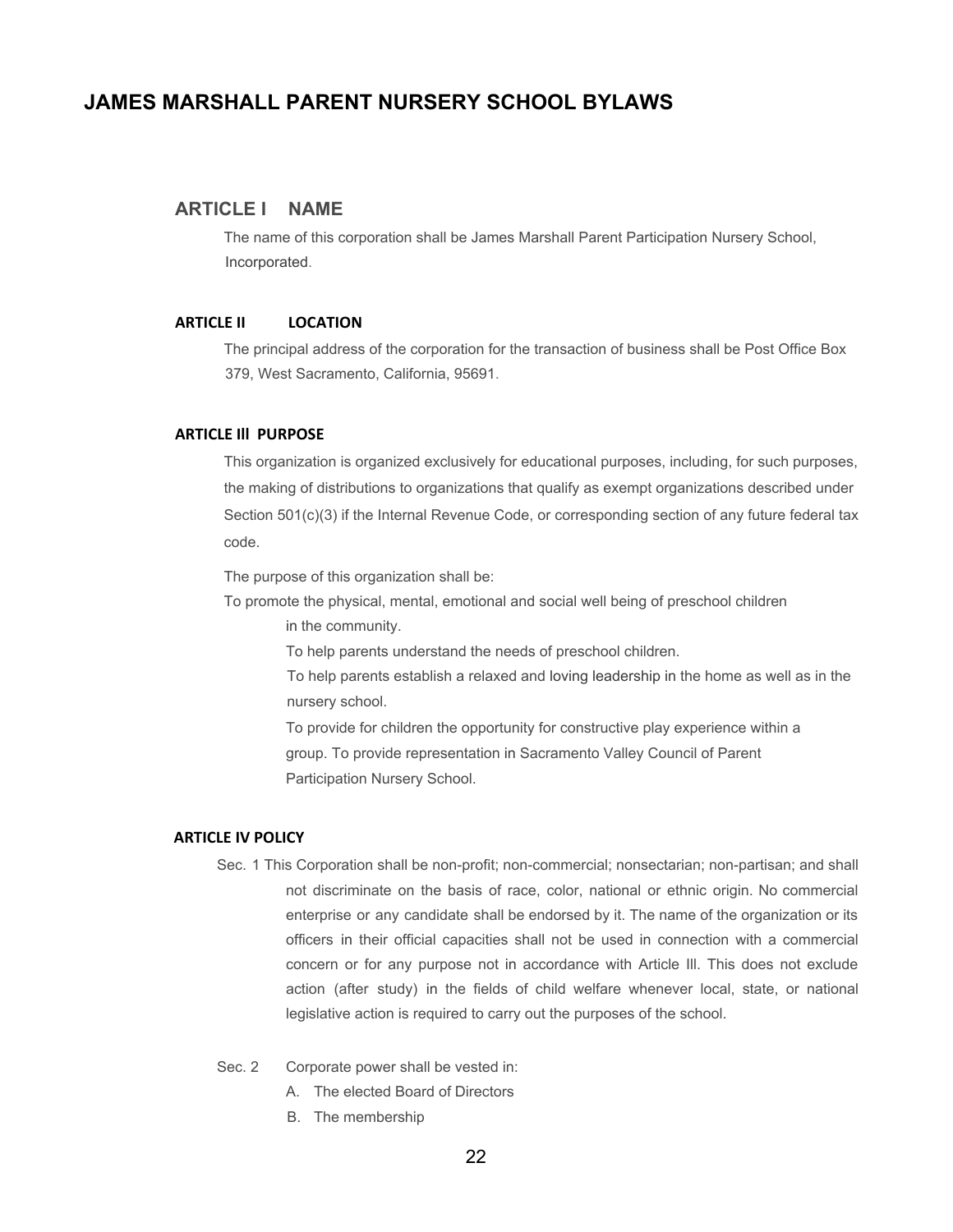#### **ARTICLE V MEMBERSHIP**

- Sec. 1 A. Members in good standing shall be those participating parents who have attended regularly the adult education class and those members who have also participated regularly three (3) hours daytime per week. Members in good standing shall also have paid current tuition.
	- B. Active or voting members shall be the parents who participate in James Marshall Parent Participation Nursery School. Voting members must be in good standing. Each family shall be considered as one member for the purpose of voting. Associate members will be all other interested citizens. These members will have all rights and privileges of members except voting.
- Sec. 2 Rights and Duties of Members

All active members may inspect the books of the corporation, may hold office in the organization, serve on committees and are entitled to one vote. Members are required to maintain regular attendance in the adult education classes. Only active members are allowed to hold office.

Associated members are entitled to the same rights but do not have a vote.

One member parent (or their representative) shall participate in the daily program with the children, at the school, as scheduled by the Director and the Participation Chairperson.

One member parent (or their representative *at least 21 years of* **age)** shall attend the adult education night classes. **\*This is to be used for emergency only - not regular meeting attendance.**

Health requirements for children and participating adults, as set up by the Board and the Director must be followed.

Each member family is responsible for work hours, and fund raising activities, as established by the Board, to help maintain the school and equipment.

Tuition will be paid monthly to the Treasurer.

If a field trip falls on your workday, then you are required to attend the field trip if it is during your child's class time, and you are requested to be there if it outside your work time.

#### Sec. 3 Scholarships

Scholarships are given at the discretion of the Board of Directors and the Director. **JAMES MARSHALL PARENT PARTICIPATION NURSERY SCHOOL BYLAWS (continued)**

#### **ARTICLE VI MEETINGS**

Sec. 1 Business meetings:

The time and place of the general business and parent education meetings shall be on the first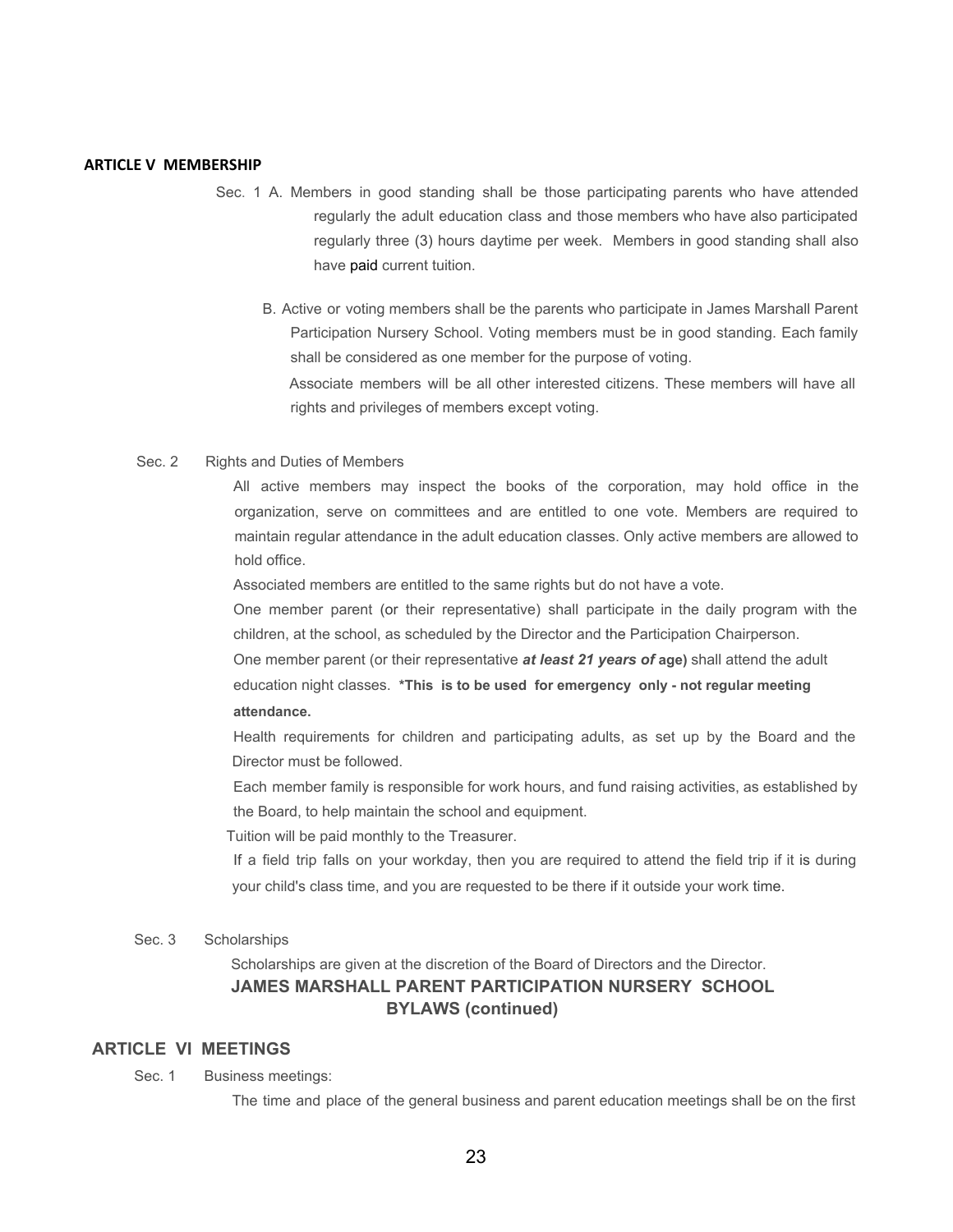or second Wednesday of the month after school begins at the school location. There shall be at least ten parent education/ business meetings per year.

Time time and place of the general business and parent education meetings shall be 1 Wednesday a month falling on the first or second Wednesday after school begins at the school location. There shall be at least ten parent education/business meetings a month.

Special business meetings may be called by the Board of Directors, or at the request of three members. A majority of voting members shall be a quorum and decisions shall be made by majority of those present.

The Board of Directors shall meet at least once a month; the time and place of these meetings will be determined by the Board of Directors. The membership shall be invited to attend, but will not have the privilege of voting at these meetings. These meetings shall be called "Executive Meetings of the Board of Directors".

#### **ARTICLE VII GOVERNING BODIES**

Sec. 1 Directors:

The person referred to in those by laws as the "Director" shall be the professional personnel hired to supervise the school sessions.

#### Sec. 2 Board of Directors:

The general membership of the school shall elect by majority vote of a quorum present, the officers of the school, these elected officers, together, shall be called the Board of Directors.

#### Sec. 3 Powers and Duties of the Governing Bodies:

The Board of Directors shall supervise the daily operation of the school and conduct the evening meetings; and shall lend advice and assistance to the Directors in the establishment of school policies.

The Board of Directors shall, with the advice and assistance of the Director, establish school policies and administer all business of the school, within the limits of the Articles of Incorporation and these bylaws. They shall make decisions concerning the finances of this school and shall determine the amount of tuition to be paid for each child entered in the school. They shall make any changes in membership requirements, except as specifically indicated in these bylaws and shall establish limits of total enrollment with the advice of the Directors.

In addition, the Board of Directors shall have the power to make changes in the number of elected officers, as long as this number is not less than seven or more than twelve. They shall replace by appointment any elected officers who retire during their term of office. The Board may make changes in the duties of the elected officers and may change the number of standing committees and their duties. Any decision of the Board of Directors shall be included in the minutes of next Board meeting and shall be read at the next meeting of the general membership.<sup>1</sup>

#### Sec. 4 Names and duties of elected officers to the Board of Directors are:

President - The President shall preside at all meetings of the school and at all meetings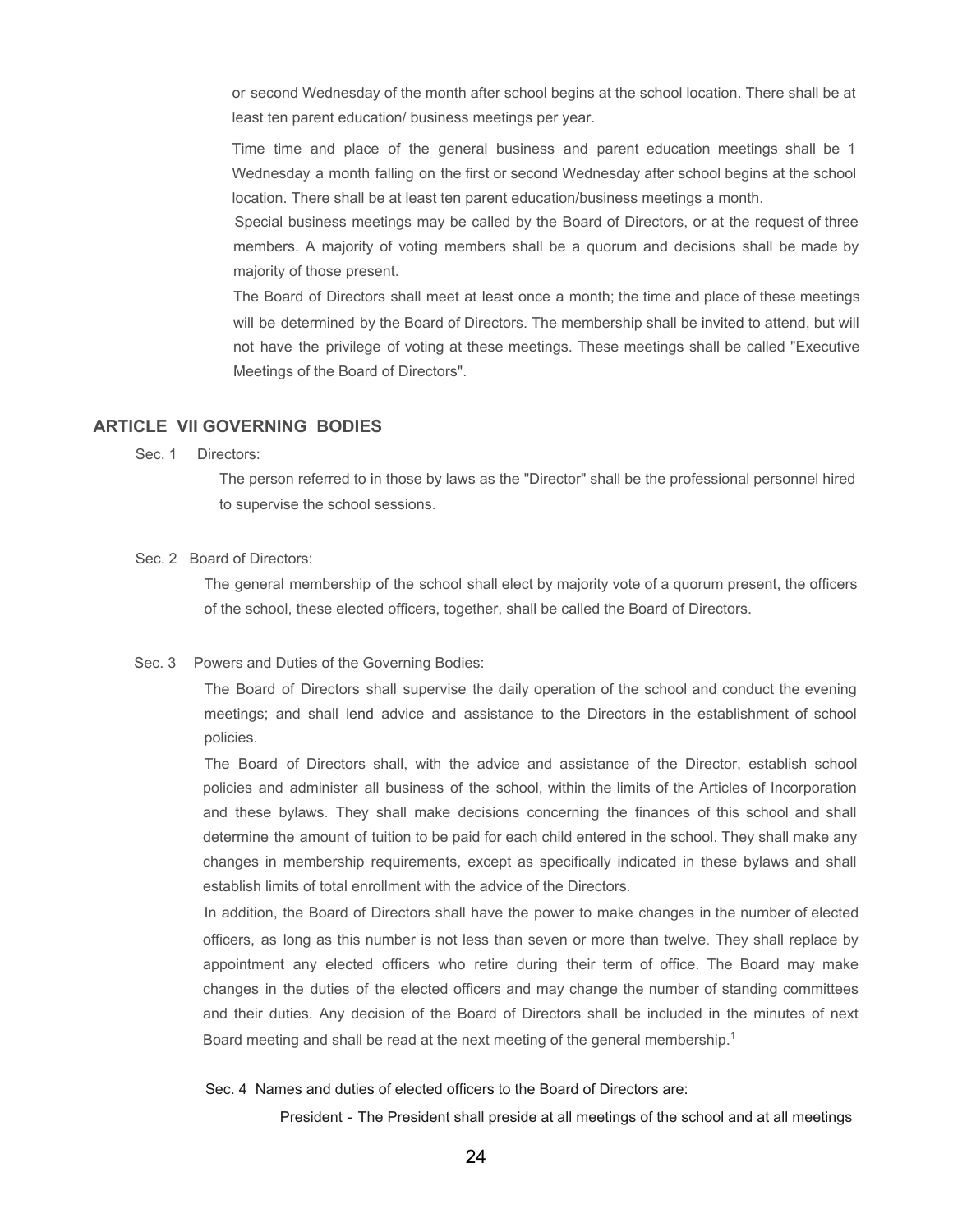of the Board of Directors, shall serve as an ex-officio member of all committees, shall represent the school in the community, shall perform the usual functions of the office, and shall co-sign checks.

First Vice President - The First Vice-President shall act in the absence of the President, shall be an executive assistant, shall be orientation chairperson, shall organize field trips and shall co-sign checks.

Second Vice President - The Second Vice-President shall be responsible for keeping a complete updated inventory of supplies used by the nursery school on a daily basis and all supplies needed for special events such as picnics, field trips, special events and will be responsible for purchasing all supplies from a variety of sources such as retail and wholesale stores and the district warehouse.

Third Vice President - The Third Vice-President shall take charge of all donation and gifts and shall serve as general chairperson of all fundraising activities.

Fourth Vice President- The Fourth Vice-President shall oversee the organization of the potluck dinners, including the annual Christmas party and the end of the year graduation party.

Participation Chairperson and Co-Chairperson - The Participation Chairperson shall assist the Director in assigning work days for each participating parent (or their representative), shall keep records of both daytime and evening class participation, shall assist the Director in assigning make-up participation, shall provide the membership with an updated participation list on the first night class of each month, shall be responsible for maintaining future enrollment lists in good order, and shall be responsible for duplicating attendance sheets and submitting the original copies to the District office on schedule, and shall co-sign checks.

Secretary- The Secretary shall attend to all correspondence of the school, shall record the minutes of all meetings of the school and all meetings of the Board of Directors, shall be responsible for 'notifying members of changes in the usual schedule, shall post minutes of meetings on the bulletin board within one week of the meeting, and attend to the usual responsibilities of the office.

Treasurer - The Treasurer shall be the custodian of all funds collected by the school or the members, shall co-sign checks, shall be responsible for disbursements as provided for in the budget or approved by the majority vote of the membership, and will arrange an independent audit of JMPNS's accounts at least once a year. Sacramento Valley Council (SVC) Representative- The SVC Representative shall attend all meetings of the Sacramento Valley Council, shall report all information concerning SVC to the school, shall report necessary information from the school to SVC, shall promote the cooperative effort through communication with other cooperative nursery schools, and shall be responsible for the disbursement of all printed materials coming from SVC or the California Council of Parent Participation Nursery Schools.